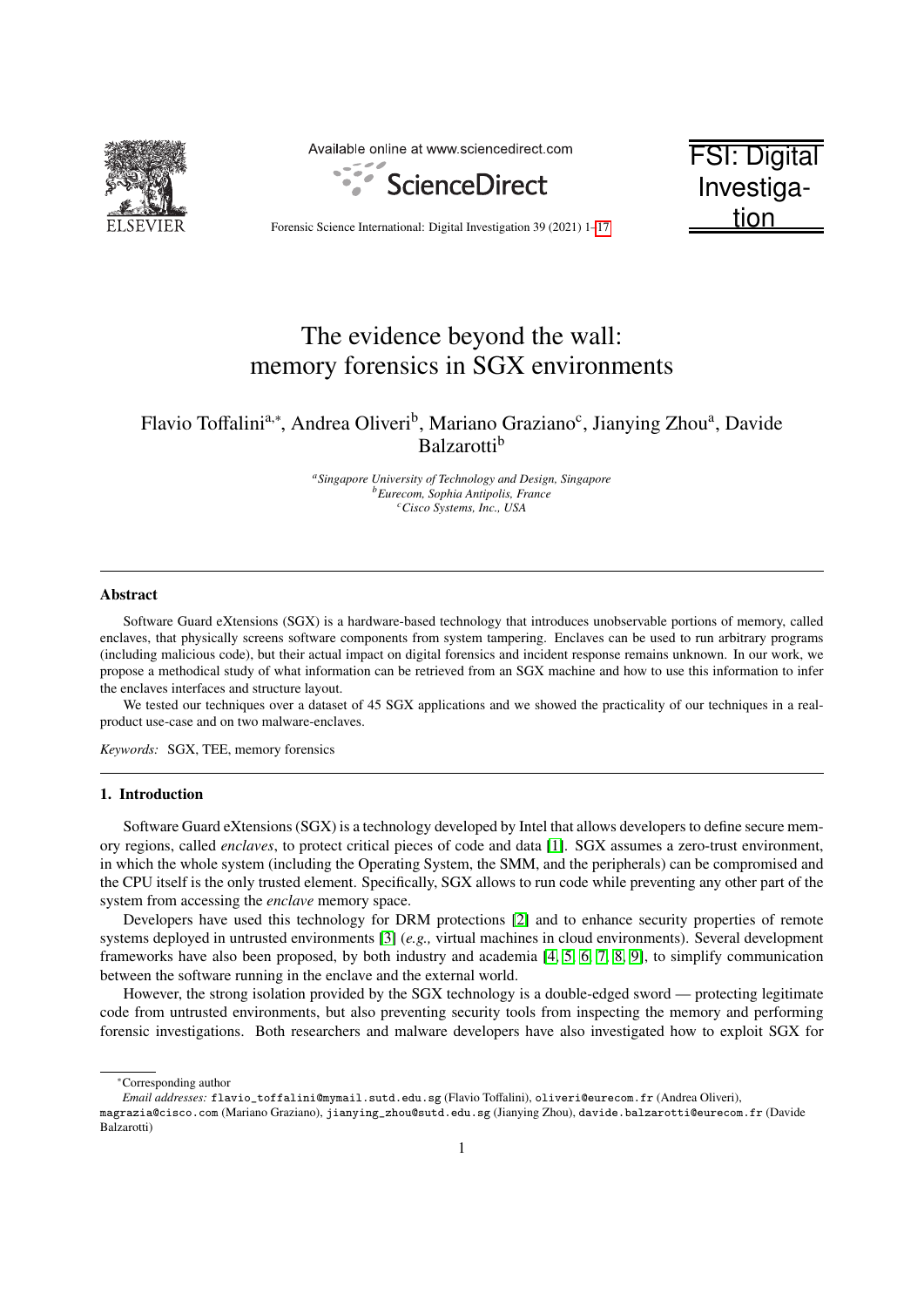<span id="page-1-0"></span>

Figure 1: Enclave pages architecture in DRAM.

malicious purposes [\[10,](#page-14-9) [11,](#page-14-10) [12,](#page-14-11) [13,](#page-14-12) [14\]](#page-15-0). At the same time, a dump technique based on Intel DCI interface ables to access to Intel SGX enclaves memory has been recently proposed by *Latzo et al.* [\[15\]](#page-15-1). However, this technique requires specialized hardware and an unlocked Intel DCI interface on the machine which, in general, are not available.

Even though code running in an enclave cannot be retrieved and analyzed, other artifacts may be present in unprotected memory, thus allowing an investigator to infer certain properties of what is running in the SGX-protected space. In fact, an enclave cannot be completely self-contained, as it always needs some external support code to interact with the rest of the environment. However, to the best of our knowledge, no study has been performed to date on the consequences of SGX on memory forensics.

In this work, we take the role of a forensic analyst who is analyzing a copy of the physical memory acquired on an SGX-enabled machine. Many different variables can affect the analysis, including the way the memory image was acquired, the kernel drivers used to assist SGX operations, or the use of a certain SGX development framework. In this polyhedric scenario, we want to provide a clear guideline that helps a forensic analyst untangle the possible cases in an SGX-machine inspection. Our study shows which artifacts can be extracted in each case and discusses sound methodologies to extract those artifacts.

We evaluate our techniques in two different environments (a bare-metal machine and a VM in the Azure cloud) by using a set of 45 SGX applications taken from most used open-source projects, accademic works, a commercial SGX development framework [\[16\]](#page-15-2), and two state-of-the-art examples of malicious enclaves [\[12,](#page-14-11) [13\]](#page-14-12). In all scenarios, our system was able to correctly detect and find the *enclaves*, retrieve information about the internal *enclave* architecture, and identify their system interfaces (*e.g.,* network communications or file-system access). Furthermore, we discuss three practical use cases in which our techniques can support an analyst to dissect a real application and two malicious *enclaves*.

Contribution – In summary, we make the following contributions:

- We discuss the limitation of current forensic analysis in SGX-machines.
- We methodically study which information about SGX is available to an analyst at each level of the forensics process and in each component of the system (*i.e.,* directly from hardware, kernel and processes) by proposing new techniques to support SGX *enclaves* discovery and analysis ([§3\)](#page-3-0).
- We evaluate our techniques on both open- and close-source projects, and malware-enclave samples ([§4\)](#page-9-0). We release our open-source proof-of-concept tools, along with a guide to replicate our experiments, at [https:](https://github.com/tregua87/sgx-forensic) [//github.com/tregua87/sgx-forensic](https://github.com/tregua87/sgx-forensic).

# <span id="page-1-1"></span>2. Background

In this section, we introduce the Software Guard eXtension technology ([§2.1\)](#page-2-0) and the development frameworks for SGX ([§2.2\)](#page-3-1).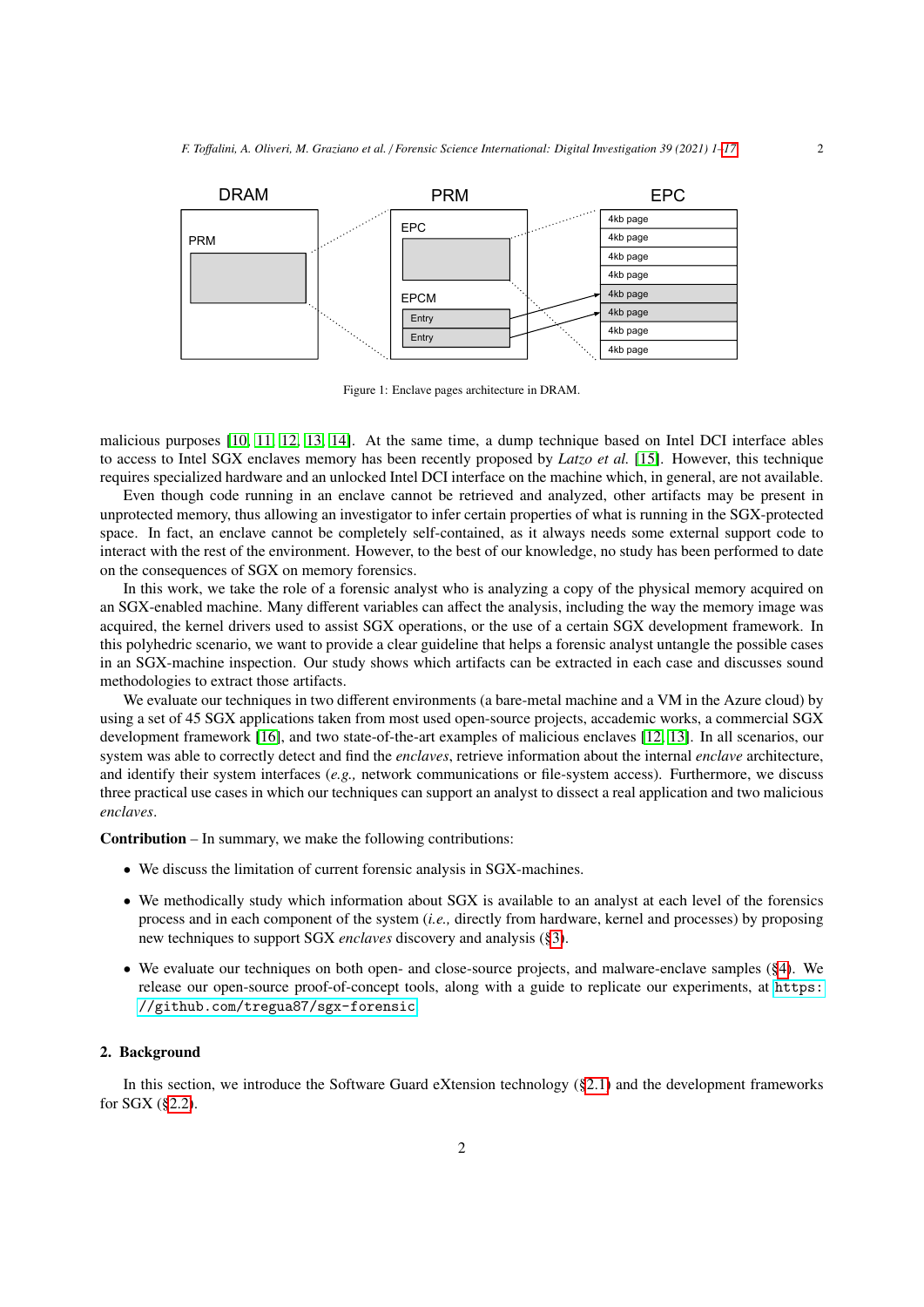#### <span id="page-2-0"></span>*2.1. Software Guard eXtension*

The core concept of Software Guard eXtension (SGX) [\[1\]](#page-14-0) are *Enclaves*: restricted memory regions allocated in DRAM. Figure [1](#page-1-0) shows the SGX memory architecture where a subset of DRAM, called Processor Reserved Memory (PRM), is dedicated to the CPU itself (*i.e.,* the microcode) and is shielded from the other system components, such as the operating system, the SMM code [\[17\]](#page-15-3), and DMA transfers [\[18\]](#page-15-4). The PRM includes an Enclave Page Cache (EPC), which physically contains the *enclave* pages. Moreover, since SGX assumes the OS is untrusted, the PRM also contains a specific structure, called Enclave Page Cache Map (EPCM), that keeps trace of the *enclave* page status. The EPCM assists the microcode in performing further security controls to block cross-*enclave* memory access or multiple *enclave* page allocations.

The SGX specifications define four types of EPC pages:

- 1. SGX Enclave Control Structure (SECS) contains the *enclave* metadata. The SECS is used by the CPU as a unique *enclave* identifier and is the only page not mapped in user space, as only the CPU microcode is allowed to read and write it.
- 2. The Thread Control Structure (TCS) contains information about a trusted thread [\[19\]](#page-15-5) running on the *enclave*, pointers to its stack, and other internal status structures.
- 3. State Save Area (SSA) handles exceptions generated from within an *enclave*.
- 4. Regular pages (REG) contain code and data.

An *enclave* is bootstrapped by using code running in kernel mode (*i.e.,* a kernel driver) and a set of SGX specific functionalities, triggered by two dedicated CPU instructions: ENCLS (executable only in kernel mode) and ENCLU (executable instead in user mode). The kernel handles page allocation and eviction. Any evicted page is encrypted and versioned by the microcode before being stored in non-volatile storage. In addition, the microcode performs a double-check to validate the correctness of the pages against a cryptographic hash [\[20\]](#page-15-6) stored in SECS to prevent replay attacks from the (untrusted) kernel.

An *enclave* can be bootstrapped in debug mode or in release mode. The debug mode is used during the development of the *enclave* and permits external software (*e.g.,* debuggers) to access the *enclave* memory pages through dedicated opcodes (*i.e.,* EDBGRD and EDBGWR [\[21\]](#page-15-7)). Release mode, instead, enforces all the SGX security features and does not permit to read the content of an *enclave* from the system. However, to run an enclave in release mode, a developer must request a key issued by Intel. This fact, as shown in [\[22\]](#page-15-8), incentives malware developers to release enclaves in debug mode which does not publicly exposing own identity (because does not require signatures as release mode enclaves) and guarantees an undetectability from ordinary anti-malware tools (through the impossibility to access to the enclave memory using ordinary syscalls).

SGX also introduces an attestation mechanism [\[23\]](#page-15-9) to issue a secure communication channel between two *enclaves*. The attestation can be local (on the same machine) or remote (involving remote machines). In particular, the SGX remote attestation guarantees a remote third-party to verify the integrity of a local *enclave* and the SGX platform running it. In SGX machines, this process is based on special privileged enclaves, called *quoting* and *provisioning* enclaves, that are issued by Intel. These enclaves produce a cryptographic proof that validates the microcode version, the CPU unique keys, and the content of the enclave to be attested. The result of this cryptographic process is sent to an Intel attestation server which replies with an asymmetric signature. The signature can be then sent over the network to the remote third-party to prove the identity and integrity of the enclave and the platform [\[23\]](#page-15-9).

The process that contains an *enclave* is called *host process*, and interacts with the *enclave* through the ENCLU instruction. The reserved part of the virtual address space of the *host process* designated to its *enclave* is called ELRANGE. The ELRANGE contains all the *enclave* pages and is defined by a base address and its length. An *enclave* assumes all the code located inside its ELRANGE to be trusted, while everything outside is untrusted and possibly under control of an attacker.

To help the developers build more sophisticated SGX-based applications, both Intel, third-party researchers, and companies, have released a number of development frameworks that we discuss in the next section.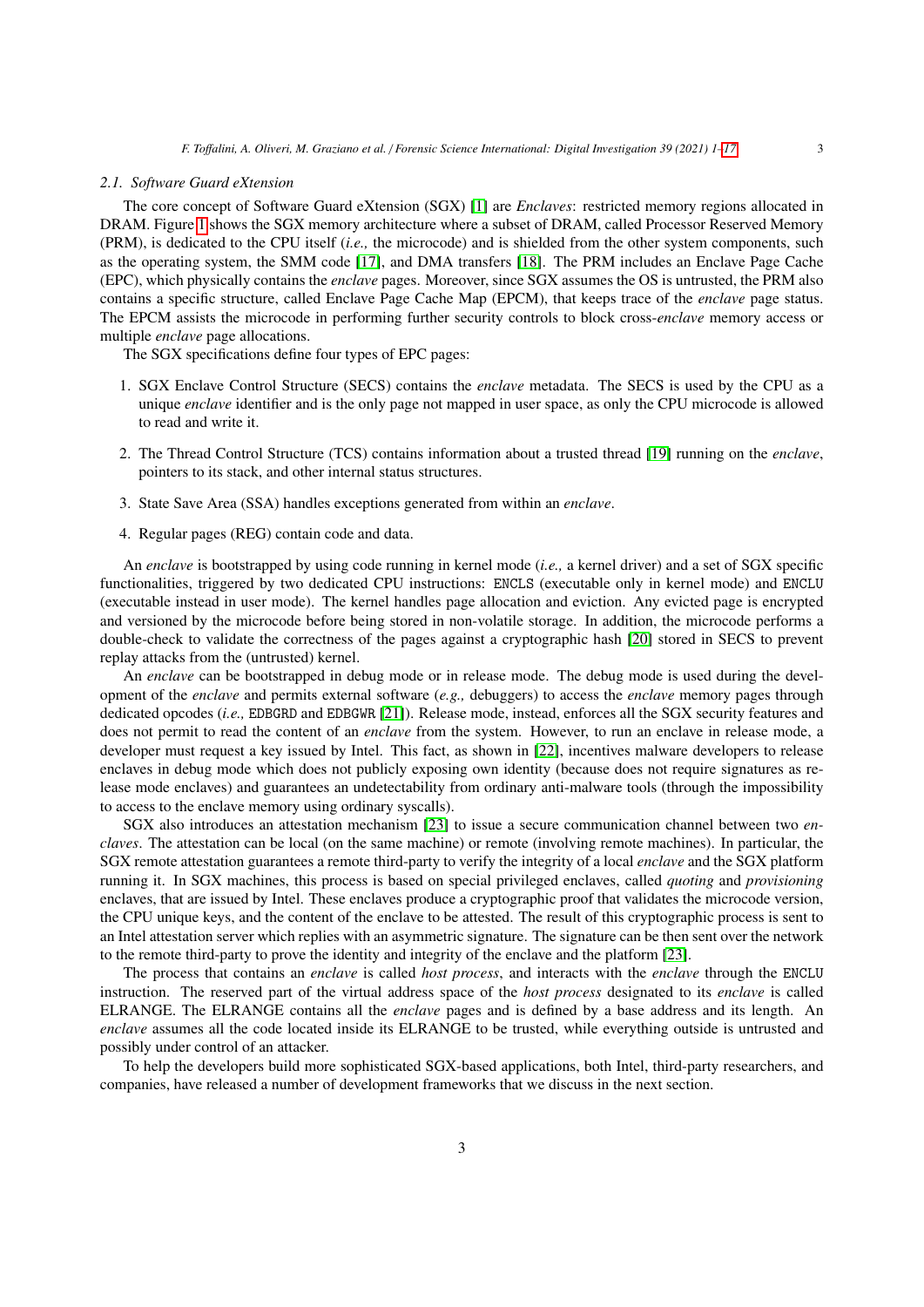<span id="page-3-2"></span>

| Framework        | <b>Category</b> | <b>Projects</b> |
|------------------|-----------------|-----------------|
| Intel SGX SDK    | API-like        | 72              |
| Open Enclave SDK | API-like        |                 |
| Asylo            | API-like        |                 |
| <b>RUST-SDK</b>  | API-like        |                 |
| SGX-LKL          | Container-like  |                 |
| Graphene         | Container-like  |                 |

Table 1: SGX frameworks used in 84 open-source projects from [\[24,](#page-15-10) [25\]](#page-15-11).

#### <span id="page-3-1"></span>*2.2. SGX Development Frameworks*

A host process that desires to interact with an *enclave* needs to include specific portions of code, namely *enclave interface*, deputed to communicating with the OS. In particular, an enclaves interface is mainly composed on two type of functions: *secure functions* (*ecall*) and *outside functions* (*ocall*). The host process uses the former to invoke code inside an enclave, while the enclave uses the latter to communicate with the operating system (*e.g.,* to invoke system calls). Moreover, both functions invoke an ENCLU opcode directly or indirectly (*i.e.,* through a utility function). Due to the complexity of this programming pattern, a number of development frameworks have been developed to abstract the technical details and automatically include components both in- and outside the *enclave*.

All development frameworks share some architecture details. In particular, parts of *secure* and *outside functions* are contained in a specific portion of code called *edge*, that is automatically generated and statically linked by the development framework. In our study, we found that the *edge* can either rely on external libraries (*e.g.,* libsgx urts.so) to communicate with the enclave, or it can embed the entire communication logic (including the ENCLU invocations).

For our study we analyze the four frameworks that are used by the 84 SGX applications available on two public hubs of SGX open-source projects [\[24,](#page-15-10) [25\]](#page-15-11) ( results are summarized in Table [1\)](#page-3-2). In addition, we decided to also include two additional frameworks: SGX-LKL, which was used in a recent paper [\[26\]](#page-15-12), and RUST-SDK, an example of a RUST technology applied over SGX [\[9\]](#page-14-8).

We divided the resulting six development frameworks into two categories.

API-like – These frameworks organize the *enclave* code as a set of *secure functions*. Application simply invokes any secure function on-demand and retrieves its result. This is the case of the Intel SGX SDK [\[4\]](#page-14-3), which was the first framework to be published. It allows to define *secure functions* within an *enclave*, as well as to handle *outside functions* and exceptions. Open Enclave SDK [\[6\]](#page-14-5) has been developed by Microsoft, it is built on top of the Intel SGX SDK and permits to makes the enclave code portable to other secure computing technologies such as TrustZone. Google released Asylo [\[7\]](#page-14-6) which is built on top the Intel SGX SDK and, similarly to Open Enclave, aims to transparently port the *enclave* code to different technologies. Finally, RUST-SGX [\[9\]](#page-14-8) expands the Intel SGX SDK to include Rust code within an enclave, thus mitigating possible memory corruption errors inside the enclave itself.

Container-like – These frameworks use the *enclave* as a container to host an entire application, similarly to a Virtual Machine or a Docker Container. In these cases, the *secure function* is mainly used to start the contained application. SGX-LKL [\[8\]](#page-14-7) is based on the Open Enclave SDK, it can load unmodified binaries inside an SGX *enclave* in Linux environment. Graphene [\[5\]](#page-14-4) is a research project to load unmodified binary within an *enclave*. It is also the only framework that, besides the driver itself, does not share any other components with the Intel SGX SDK.

#### <span id="page-3-0"></span>3. Memory Forensics in SGX environment

In this section, we tackle the various scenarios an analyst can face while inspecting an SGX-machine. In the first part, we define our threat model ([§3.1\)](#page-5-0). In the second part, we focus on our study, that we split in three main phases: memory acquisition ([§3.2\)](#page-5-1), kernel space analysis ([§3.3\)](#page-6-0), and user space analysis ([§3.4\)](#page-7-0). For each phase, we discuss the possible conditions that an analyst can encounter, propose new analysis methodologies, and describe which information can be gathered from the system. To clarify the different possibilities and provide a useful support for the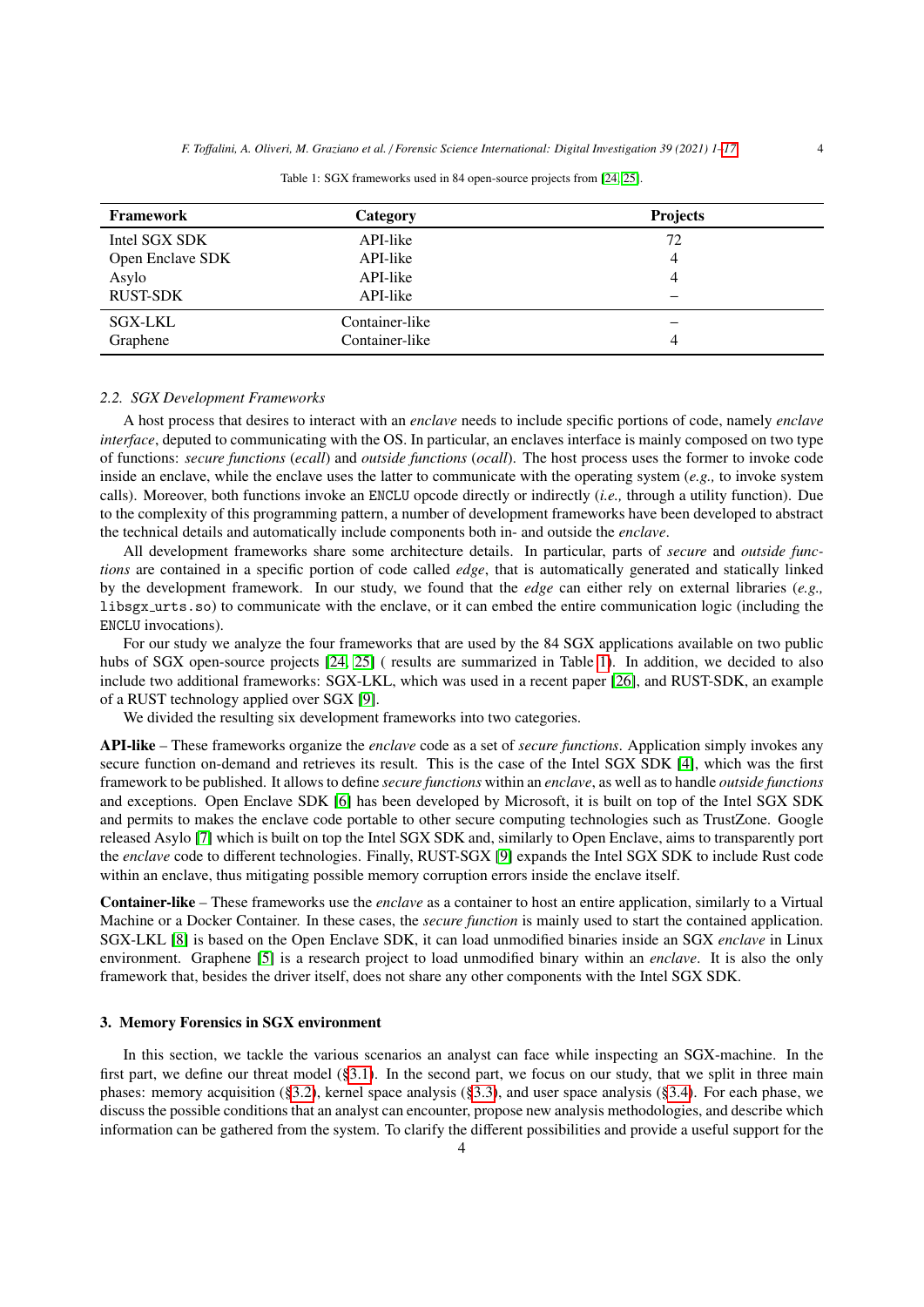<span id="page-4-0"></span>

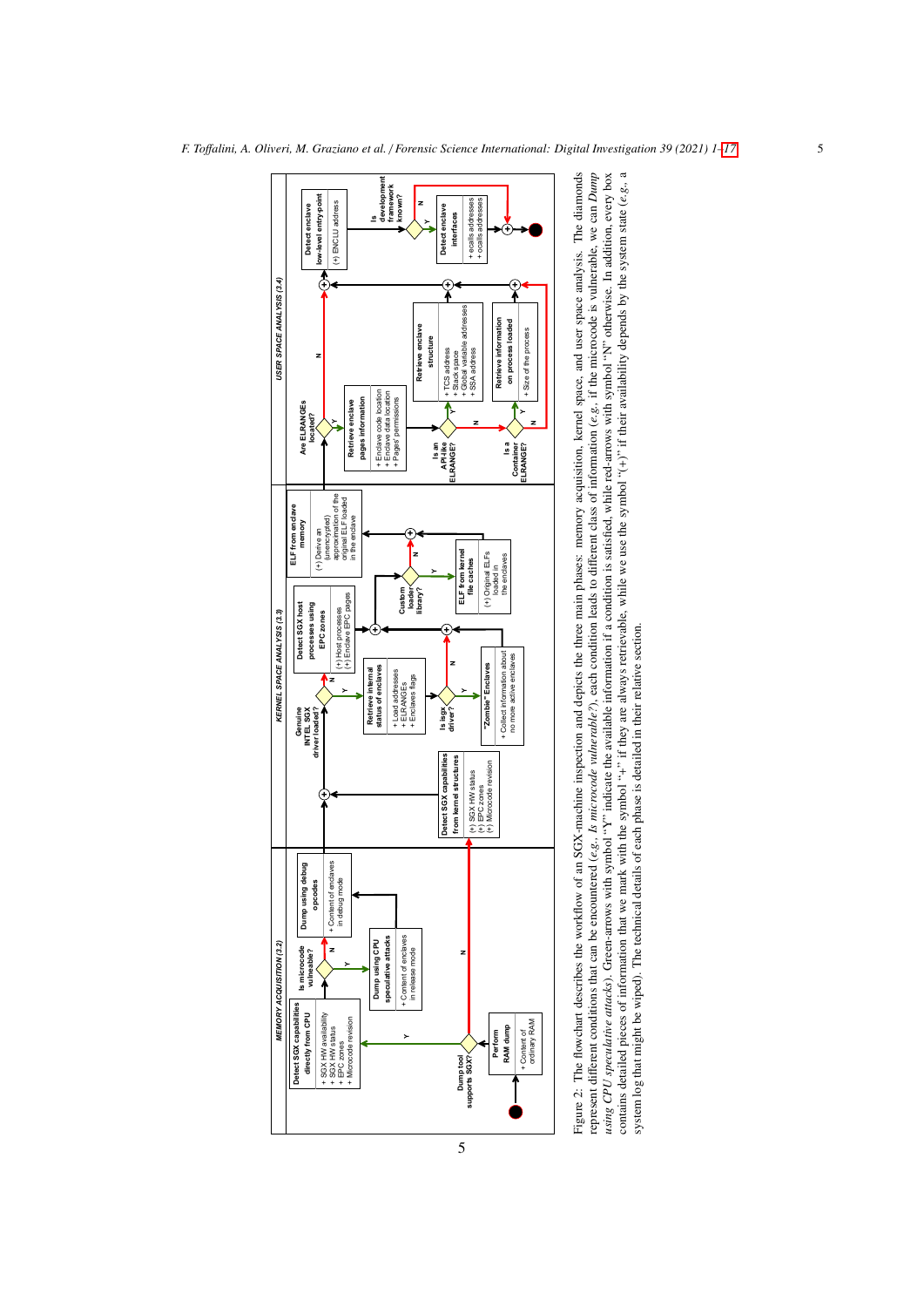analyst, we summarize the SGX forensics process into the flowchart in Figure [2.](#page-4-0) The image contains all the scenarios discussed in our study and can serve as a high-level guide for an SGX-machine inspection. The map distinguishes, left to right, the three main phases described above (*i.e.,* memory acquisition, kernel-, and user-space analysis). Each diamond identifies a different condition (*e.g., Dump tool support SGX?*), while boxes synthesize the action that can be performed (*e.g., Detect SGX capabilities from kernel structures*) and the fine-grain information that can be recovered (*e.g., SGX HW availability*). In this case, we use the symbol "+" to refer to a piece of information always present, and the symbol "(+)" if the information might be present (*e.g.,* a system log that might be wiped). It is important to note that each type of information represented in Figure [2](#page-4-0) is useful to the human analyst to have a complete view of the machine and gives details about the state of the SGX enclaves, their possible interaction with the system and gives hints to perform more analysis on those (e.g. static code/data analysis of the SGX enclave content). On top of that, some pieces of evidence here presented are prone to be lost if not correctly acquired during the dump phase causing irreparable damage to the forensics survey. The details about each phase are described in the next sections.

# <span id="page-5-0"></span>*3.1. Threat Model*

In this work, we assume a machine that supports the SGX technology. The systems may contain an indefinite number of enclaves (possibly none). Any running enclave is correctly loaded in memory and isolated from the other parts of the system thanks to SGX. The purpose of the analyst is to gather as much information as possible about the SGX configuration and the running enclaves.

Overall, the system configuration may assume many combinations. Here, we depict the two main coarse grain scenarios:

- In the first case, we assume that the enclave is operated by using a known OS driver to handle the enclave pages and (for the user space analysis) the application was developed by using a known SGX framework.
- In the second more challenging case, we remove these assumptions and consider the case in which the analyst does not know the SGX drivers and has no information about the adopted development framework.

In Figure [2,](#page-4-0) we detail a fine grain combination of the previous system setting.

#### <span id="page-5-1"></span>*3.2. Memory Acquisition*

As explained in Section [2,](#page-1-1) each SGX enclave is composed of a set of encrypted physical pages which reside in an EPC memory zone. The CPU exposes the EPC memory zones as special MMIO devices not as part of the main memory of the system. For this reason, the OS does not include them in data structures that map all the ordinary memory regions available. However, the kernel is able to map EPC pages in the virtual-address space even if a direct read of their content returns a constant value (*i.e.,* 0xFF) due to the SGX secrecy protections. Only when an enclave is running in debug mode, a kernel thread can dump the plain content of the enclave memory by using the special opcode EDBGRD as illustrated in [\[21\]](#page-15-7). Ordinary dump tools, which relies on the operating system data-structures to identify available zones of the memory containing data, fail to find and dump the EPC zones. An SGX awared dump tool can overcome this limitation by querying the CPU using the CPUID instruction [\[19\]](#page-15-5), which permits to retrieve various configuration parameters including if SGX is present and enabled, all the EPC zones defined on the system, their physical addresses, and sizes and the microcode revision. It is important to note that this query to the CPU is based only on opcodes and does not affects in any way the content of RAM, its correctness, and coherency. Previous works that investigated malicious applications of SGX argued that, in practice, an adversary is incentivized to use enclaves in debug mode for deploying malware [\[22\]](#page-15-8). This is because compiling an enclave in release mode requires to contact Intel, thus publicly exposing own identity (more info in [§2.1\)](#page-2-0). Therefore, we have developed a dump tool which localizes the EPC zones, independently by the OS data-structures, marking them in the dump, and, using EDBGRD opcode, saves pages related to debug-mode enclaves, without any information on the number and exact location of them. This also permits to dump those pages associated to past debug-enabled enclaves, which are not associated to a host process anymore.

CPU speculative attacks as forensics pinlock – Enclaves that run in release mode continue to be blind spots from the analyst point of view. A possible way to dump the content of non-debug enclaves and gaining a complete vision of the system status is to exploit CPU speculative attacks. These classes of attacks, as summarized in [\[27\]](#page-15-13), allow an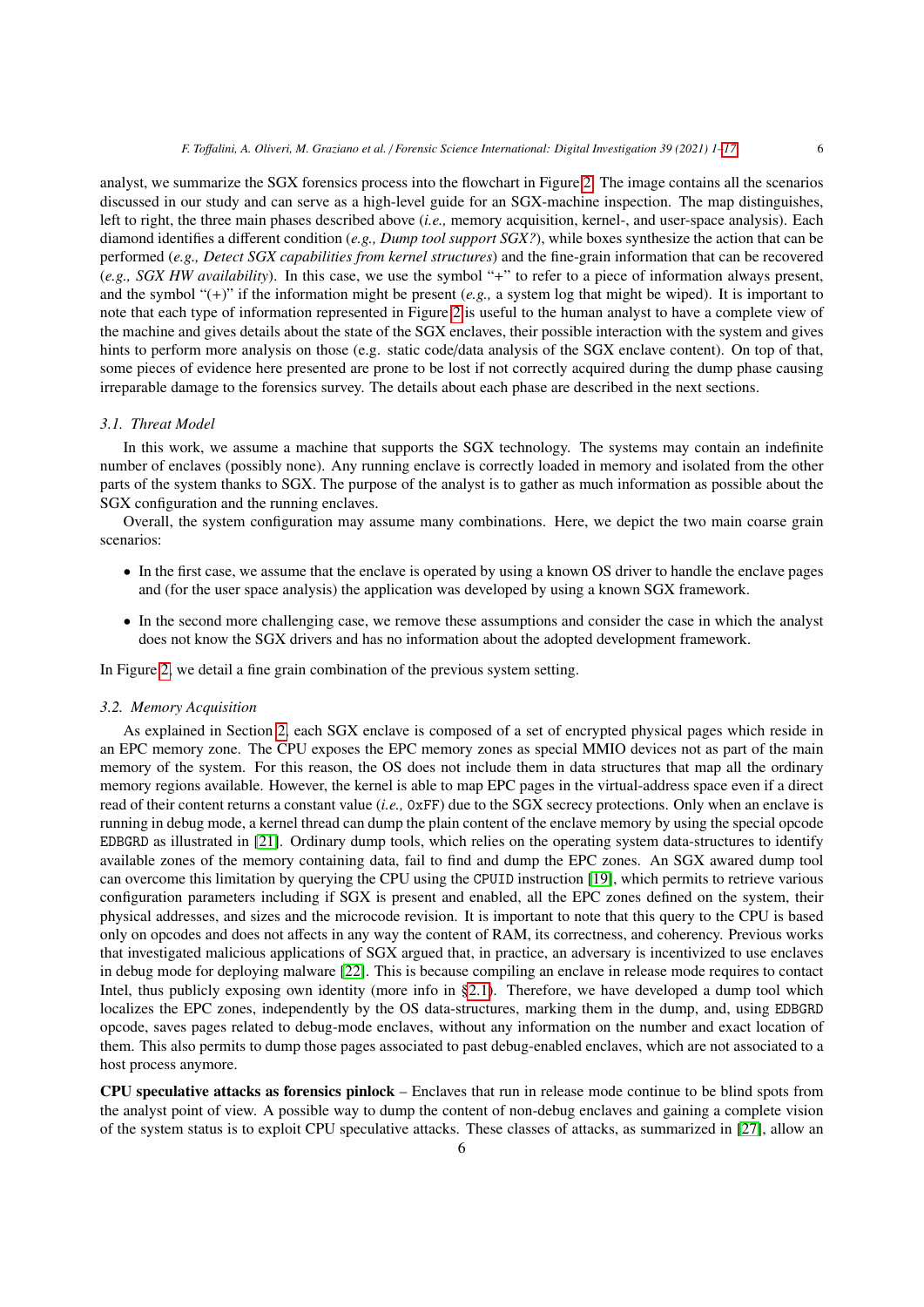<span id="page-6-1"></span>

Figure 3: Relation between the kernel and Intel drivers data-structures

attacker to dump the content of an enclave even if it is not in debug mode. In particular, attacks like Foreshadow-SGX [\[28\]](#page-15-14) and SGAxe [\[29\]](#page-15-15) permits to recover the content of the enclave with high accuracy in a finite time and without any knowledge of their internals. It is important to note that all these attacks rely on CPU hardware bugs which are quickly fixed by Intel through patched microcode updates. These updates are fundamental to run enclaves which require remote attestation because in this case attestation servers checks the microcode revision and only attests the enclave if it is running on a fully-patched CPU. On the other hand, patched microcode must be applied by the final users or released as BIOS updates by motherboard producers and often require a machine reboot in order to be enabled. System administrators of mission-critical servers, non-expert users and unmanaged systems could delay the installation of patched microcode thus permitting in certain cases to an SGX awared dump tool to exploit them to dump also non-debug enclaves. In this case, the SGX-aware dump tool can retrieve the microcode revision of the CPU by using the CPUID opcode, and if it is vulnerable to speculative attacks it can extract the content of enclaves running also in release mode.

#### <span id="page-6-0"></span>*3.3. Kernel space analysis*

If the dump tool is not SGX-aware, no additional information about the SGX configuration is collected from the machine at the acquisition time. However, as shown in Figure [2,](#page-4-0) an analyst can deduct these pieces of information by analyzing kernel data structures. For example, it is possible to retrieve EPC zones by looking at the iomem resource data structure, that contains MMIO mapped devices (as shown in /proc/iomem on live systems). It is also possible to extract logs lines from kernel logging facility (dmesg) in-memory buffer. However, both data sources are not always available: early log entries can be overwritten if the machine has a long uptime and some BIOS vendor does not export EPC zones addresses as MMIO memory regions, making them unavailable in iomem resource.

When the status of the SGX hardware on the machine is not available, any further analysis is more difficult and can result in a larger number of false positives.

As explained in [2.1,](#page-2-0) SGX enclaves rely on the kernel to manage memory allocations: the kernel traces all pages allocated to the enclaves, assigns new ones when required, and evicts them when it no longer needs them. Furthermore, the kernel traces all the enclaves associated with a process and maps the enclaves' pages into the virtual address space of their host process. Non-monolithic kernels, as Linux and Windows, use specific drivers to manage enclaves. These drivers permit the user space enclave loader to the load the enclave pages inside the EPC memory. In particular, on Linux, there are two open-source drivers, developed by Intel, isgx [\[30\]](#page-15-16) and DCAP [\[31\]](#page-15-17), which share very similar structure and functionalities. From a forensic perspective, the need of keeping track of the enclaves status by the kernel allows to recover information on the enclaves present in a memory dump by analyzing the data-structures allocated by the kernel modules.

Figure [3](#page-6-1) shows the Intel drivers structures that handle the enclaves pages. The drivers allocate private datastructures under the vm\_private\_data space of the enclave's host process, which is contained in an vm\_area\_struct.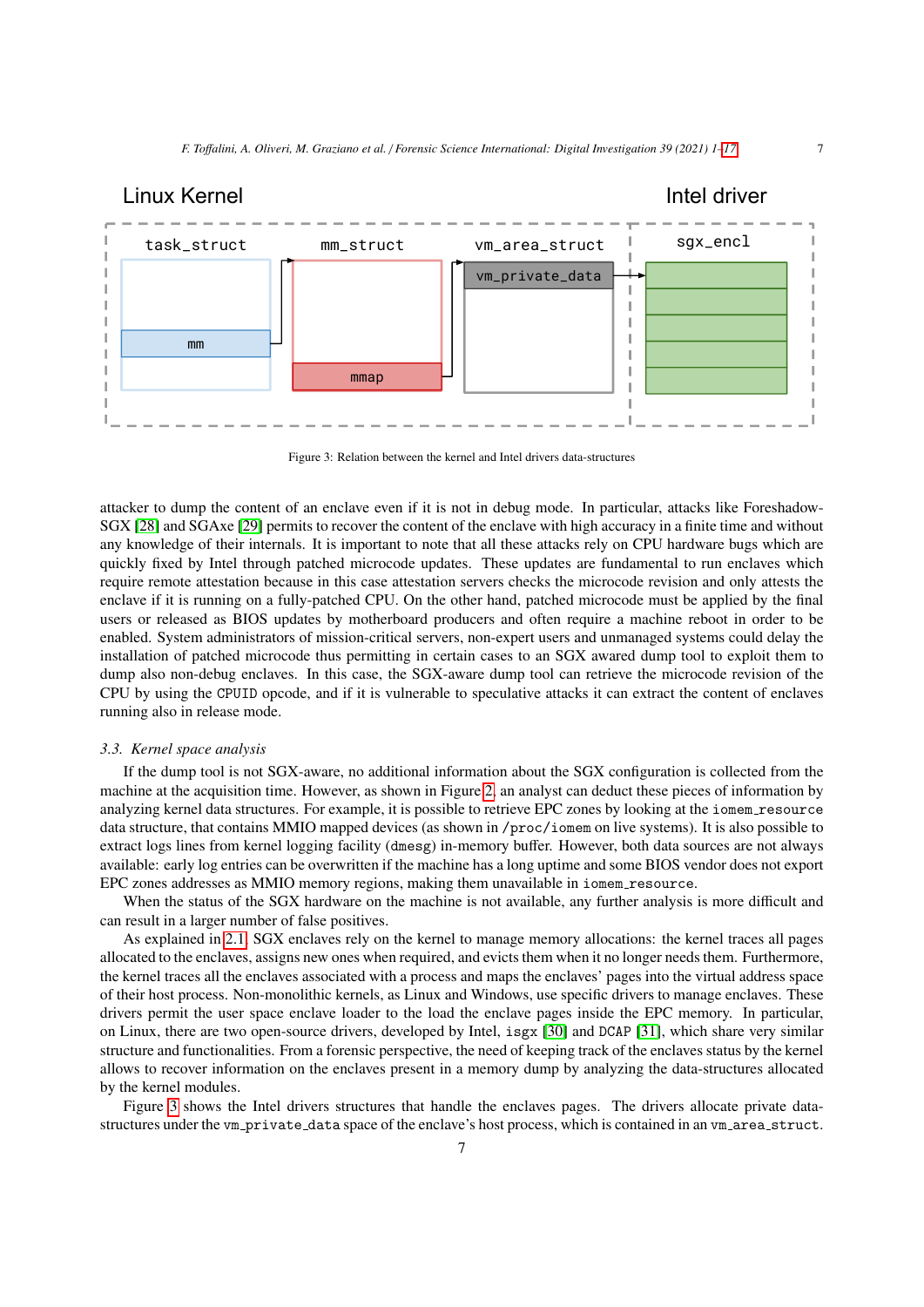The vm private data contains information about the ELRANGE. The sgx encl structures maintain: (i) the enclave load address, (ii) a list of the EPC pages allocated, (iii) the status flags of the enclave (*e.g.,* flags which indicate if an enclave is in debug mode, has performed cryptographic operations, the CPU capabilities required etc.) and, (iv) a linked list to the other enclaves instantiated on the system (this only for the isgx driver) which permits also to recover "zombie" enclaves (*i.e.,* enclaves detached by the host process but not yet deallocated).

In the case in which the kernel uses a module unknown to the analyst, it is still possible to rely on heuristics to determine the presence of an enclave in a process. In fact, the enclaves pages have to reside in an EPC memory zone that is exposed by the CPU as a separate hardware device, and the driver must treat it accordingly. For example, on Linux systems, memory pages associated with MMIO devices, like SGX, must be marked as VM\_PFNMAP and VM\_IO, which allows the kernel to treat them in a special way with respect to ordinary memory operations. Therefore, to detect a process that hosts an enclave, an analyst can check if it has memory pages flagged as part of special memory zones without using any knowledge about the internal of the driver. Furthermore, if the dump was performed by using an SGX-aware tool, it is also possible to check if the candidate pages reside in an EPC zone to reduce false positives (*e.g.,* processes which map common MMIO devices as graphic cards). However, this driver-agnostic approach comes at a cost: it is not possible to determine the enclave base address and its flags. These information are stored in the SECS page which is not accessible, and can be recovered only if a copy is maintained into known driver data structures.

The code of an SGX enclave is distributed as dynamic library file (.dll file under Windows and .so file under Linux). However, in contrast to ordinary dynamic libraries, the enclave code is not loaded by the binary loader of the system but it is loaded inside the memory enclave by an auxiliary dynamic library. This process could leave, in theory, various pieces of evidence in the kernel data structures. For instance, caches associated to the file descriptor of the loading library could contain traces of the enclave code file. However, the default library deployed by Intel does not leave any trace of the original ELF loaded in the kernel. Furthermore, the security implementation of SGX offers a "solution" to the possible information leaked due to the enclave loading (reducing the evidence from a forensics point of view): the code file containing an enclave in release mode can be encrypted during the build, loaded inside the enclave and decrypted only inside the protected memory [\[32\]](#page-15-18).

However, if we have performed a dump with an SGX-aware tool, we can reconstruct the ELF file loaded into the enclave starting from the content of the enclave itself. This permits, if the dump also contains pages of enclaves in release mode, to bypass the encryption technique used by the author to hide the content of the ELF file loaded since we extract the decrypted version of the ELF directly from the enclave memory.

#### <span id="page-7-0"></span>*3.4. User Space Analysis*

Since enclaves need a user-space component to interact with the system, an analyst can gather information by analyzing structures that reside in the untrusted memory of user-space processes. In particular, we discuss the recovery of the enclave memory layout  $(\S 3.4.1)$  and the enclave interface  $(\S 3.4.2)$ .

# <span id="page-7-1"></span>*3.4.1. Enclave Memory Layout Analysis*

It is possible to infer the enclave memory layout by inspecting the page permissions of its ELRANGE. The Intel documentation proposes a well-defined internal layout that helps defining multi-thread enclaves and is thus adopted by all the API-like frameworks we analyzed. However, the enclave memory layout is quite flexible, as in the case of the Container-like frameworks. We implemented an algorithm that is able to analyze the enclave memory layout and automatically infers if the framework is an API-like, a Container-like, or none of them. In Figure [4,](#page-8-1) we exemplify an API-like and a Container-like framework. Below, we describe what information can be gathered in the two scenarios and we discuss what can be done when the enclave does not follow any known structure.

API Like – All the API-like frameworks that we studied follow the standard Intel SGX SDK layout, which is exemplified in Figure [4a.](#page-8-1) This layout does not have rwx pages by default and it expects as first pages respectively the enclave header, the code, constants, and the global objects (*e.g.,* BSS or heap data). The rest of the memory is dedicated to the trusted threads [\[19\]](#page-15-5). In particular, a trusted thread is composed of four parts: (i) the stack space, (ii) the Thread Control Structure (TCS), (iii) a fixed number of State State Area (SSA), and (iv) the Thread-Local Storage (TLS). The same structure is repeated for each trusted thread.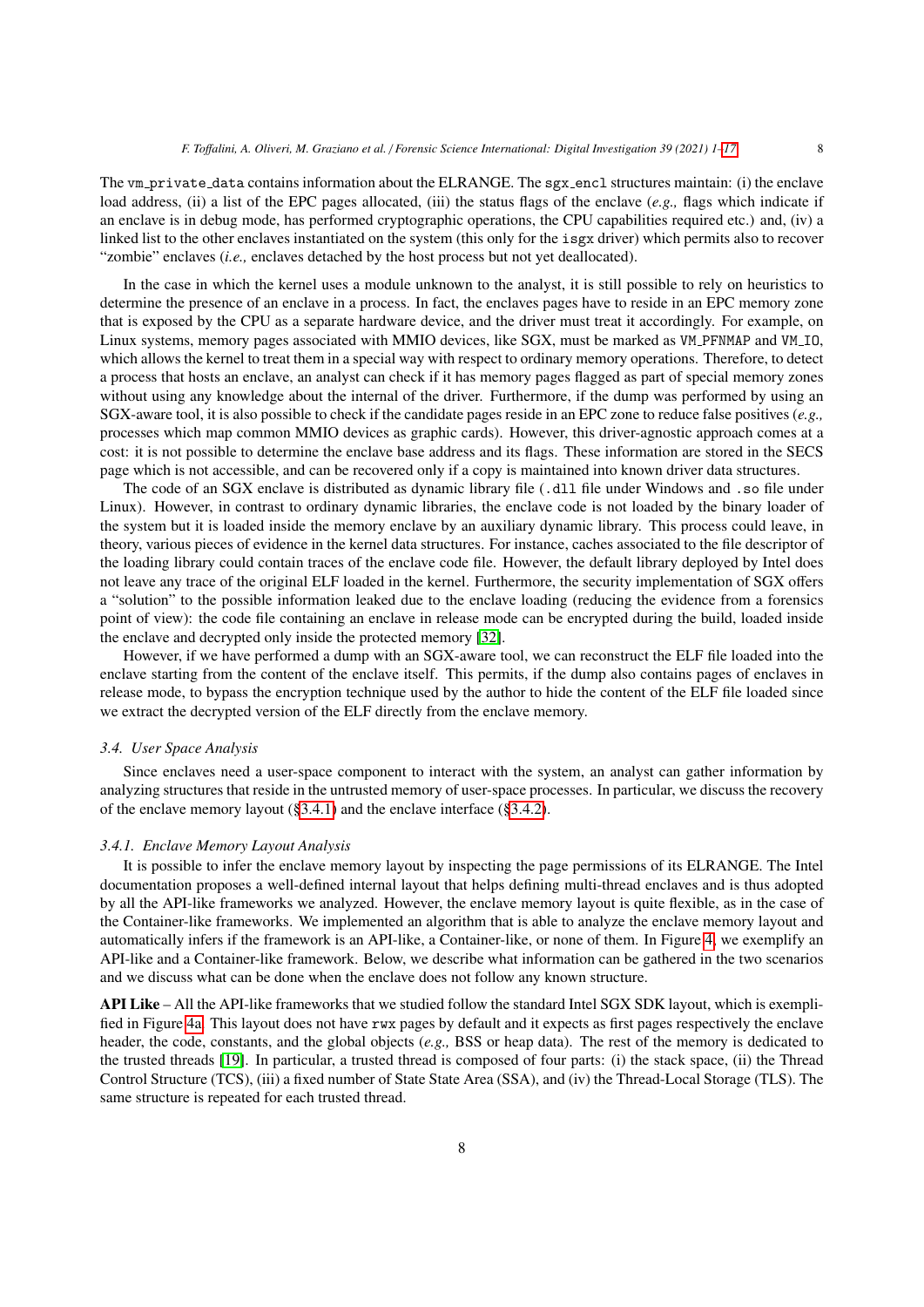| F. Toffalini, A. Oliveri, M. Graziano et al. / Forensic Science International: Digital Investigation 39 (2021) 1–17 |  |  |  |  |
|---------------------------------------------------------------------------------------------------------------------|--|--|--|--|
|---------------------------------------------------------------------------------------------------------------------|--|--|--|--|

<span id="page-8-1"></span>

| Start add.     | End add.       | Size                                                                                                                                                                                                                                                                       | Perm.   |
|----------------|----------------|----------------------------------------------------------------------------------------------------------------------------------------------------------------------------------------------------------------------------------------------------------------------------|---------|
|                |                | (0x1000)                                                                                                                                                                                                                                                                   | $r - -$ |
|                |                | (0x1e000)                                                                                                                                                                                                                                                                  | $r - x$ |
| 0x7ffff6a1f000 | 0x7ffff6a26000 | (0x7000)                                                                                                                                                                                                                                                                   | $r - -$ |
| 0x7ffff6a26000 |                | (0x1000)                                                                                                                                                                                                                                                                   | $- - -$ |
| 0x7ffff6a27000 |                | (0x111000)                                                                                                                                                                                                                                                                 | $rw-$   |
| 0x7ffff6b38000 |                | (0x10000)                                                                                                                                                                                                                                                                  | $- - -$ |
| 0x7ffff6b48000 |                | Ox40000                                                                                                                                                                                                                                                                    | $rw-$   |
| 0x7ffff6b88000 |                | (0x10000)                                                                                                                                                                                                                                                                  | $- - -$ |
| 0x7ffff6b98000 |                | (0x3000)                                                                                                                                                                                                                                                                   | $rw-$   |
| 0x7ffff6b9b000 |                | (0x10000)                                                                                                                                                                                                                                                                  | $- - -$ |
| 0x7ffff6bab000 |                | (0x1000)                                                                                                                                                                                                                                                                   | $rw-$   |
| 0x7ffff6bac000 |                | 0x54000)                                                                                                                                                                                                                                                                   |         |
|                |                | 0x7ffff6a00000 - 0x7ffff6a01000<br>0x7ffff6a01000 - 0x7ffff6a1f000<br>$\blacksquare$<br>$-$ 0x7ffff6a27000<br>- 0x7ffff6b38000<br>- 0x7ffff6b48000<br>- 0x7ffff6b88000<br>- 0x7ffff6b98000<br>- 0x7ffff6b9b000<br>- 0x7ffff6bab000<br>- 0x7ffff6bac000<br>- 0x7ffff6c00000 |         |

(a) Example of Memory layout of Intel SGX SDK.

| Label                      | Start add.                                                                                                                                                     | End add.                                                                                                                                                                                                                                                                                                                                                                                   | Size                                                                                                                      | Perm.                                                                |
|----------------------------|----------------------------------------------------------------------------------------------------------------------------------------------------------------|--------------------------------------------------------------------------------------------------------------------------------------------------------------------------------------------------------------------------------------------------------------------------------------------------------------------------------------------------------------------------------------------|---------------------------------------------------------------------------------------------------------------------------|----------------------------------------------------------------------|
| APP. LOADED<br>MATN LOADER | 0x000040000000<br>0x00007b139000<br>0x00007b306000<br>0x00007b506000<br>0x00007b516000<br>0x00007b742000<br>0x00007b786000<br>0x00007b985000<br>0x00007b988000 | 0x00007b139000<br>$\overline{\phantom{0}}$<br>00000x7b306000<br>$\overline{\phantom{a}}$<br>0x00007b506000<br>$\overline{\phantom{a}}$<br>0x00007b516000<br>$\overline{\phantom{a}}$<br>0x00007b742000<br>$\overline{\phantom{a}}$<br>0x00007b786000<br>$\overline{\phantom{a}}$<br>0x00007b985000<br>$\equiv$<br>0x00007b988000<br>$\overline{\phantom{a}}$<br>0x00007fd5d000<br>$\equiv$ | (0x3b139000)<br>(0x1cd000)<br>(0x200000)<br>(0x10000)<br>(0x22c000)<br>(0x44000)<br>(0x1ff000)<br>(0x3000)<br>(0x43d5000) | rwx<br>rwx<br>$- - -$<br>$rw-$<br>$rw-$<br>$r - x$<br>$rw-$<br>$rw-$ |
|                            |                                                                                                                                                                |                                                                                                                                                                                                                                                                                                                                                                                            |                                                                                                                           |                                                                      |

(b) Example of Memory layout of Graphene.

Figure 4: Memory layout example for API-like and Container-like frameworks.

TCSs are particularly important because they are used as input for ENCLU. Moreover, modern SGX threats use TCS addresses for ROP-chains that interacts with the enclave [\[13\]](#page-14-12). Therefore, inferring the TCSs is crucial for an analyst to identify such threats in memory.

Container-like – This second type of enclaves usually adopts custom layouts that are designed to host whole applications, as shown in Figure [4b.](#page-8-1) These frameworks also contain libraries to simulate an operating system [\[5\]](#page-14-4) and allocate one or more rwx blocks for the loaded application. Due to the custom nature of these frameworks, we cannot infer important structures, such as TCSs. However, an analyst can estimate the size of the loaded application by measuring the size of the rwx area.

Unknown – If the enclave does not fall in the previous two classes, the information that can be extracted in an automated fashion is very limited. However, it is still possible to gather few clues by observing the page permissions. For instance, an analyst can locate and measure the size of executable pages, which reveals the amount of code loaded in the enclave. Moreover, it is possible to enumerate writable pages (*i.e.,* rw\*), that likely point to data location.

### <span id="page-8-0"></span>*3.4.2. Enclave Interface Analysis*

The *enclave* interface ([§2.2\)](#page-3-1) reveals the type of interaction with the underlying OS. However, the *enclave* interface strictly depends from the adopted development framework. To this end, we compiled a list of framework fingerprints composed by specific tokens, list of loaded libraries, and name patterns of the main ELF file used. By using these signatures, it is possible to identify the framework and retrieve the interface information.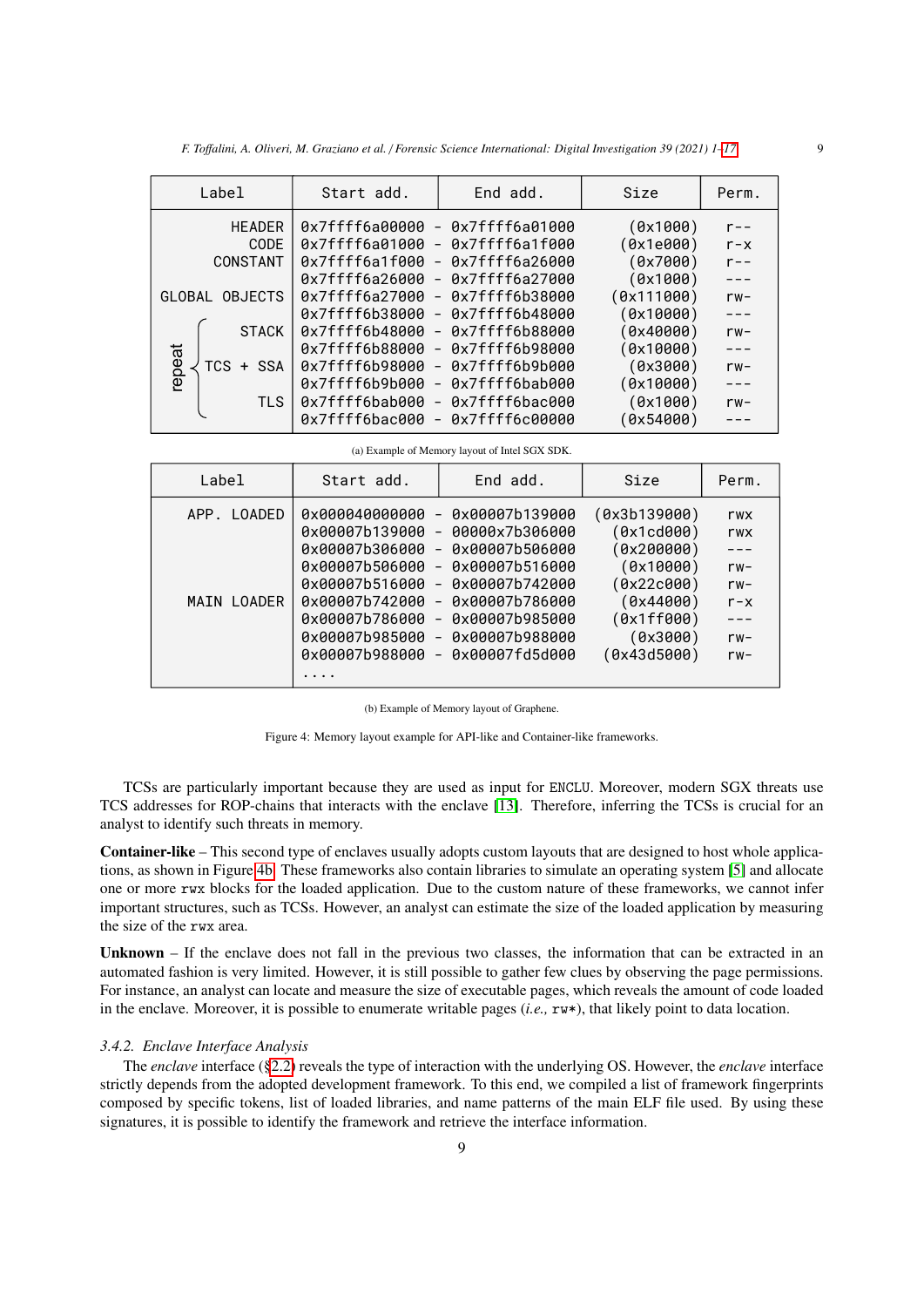In case the framework is unknown, such as for a custom SGX malware, there is no automatic way to infer the enclave interface. However, the host process still requires to invoke an ENCLU opcode to interact with the enclave ([§2\)](#page-1-1). This reveals the low-level entry-point of the enclave, which serves as starting location for the analyst to manually reverse engineer the enclave interface.

In case of a known development framework, instead, we propose an automatic interface extraction that is based on a combination of memory forensics and reverse engineering techniques, with a similar approach of what Graziano et al. implemented for the analysis of hypervisors [\[33\]](#page-15-19). Overall, our analysis is composed of two steps. First, we locate meaningful structures inside a memory dump (*e.g., outside functions* are organized as an array of function pointers). Then, we apply a lightweight static analysis phase to identify the usage of such structures (*e.g.,* the function sgx ecall accepts an array of function pointers as third parameter). This approach is sound, because the code is automatically generated by the framework and thus follows predictable patterns.

It would also be possible to employ more sophisticated semantic software similarity techniques [\[34\]](#page-15-20). However, due the nature of the *edge* component, we argue that static approaches best suit our scenario. And in fact, our static analysis solution resulted in zero false positive and zero false negative in our experiments ([§4.1\)](#page-10-0). In the following, we provide some examples on how we recognize *outside* and *secure functions*, respectively.

Our approach is based upon two observations. First, important functions (*e.g., outside functions*) are always organized in an array of function pointers (*e.g., ocall tables*). Second, the location of these structures is hard-coded in crucial utilities. This allows us to automatically locate the usage of this structure in the code by checking the signature of known functions. For instance, in case of the Intel SGX SDK, sgx ecall functions expects a pointer to an *ocall table* as third parameter (*i.e.,* the register rdx for Linux 64). Moreover, the *secure functions* (in Intel SGX SDK) always invoke sgx\_ecall from an external library (libsgx\_urt.so), thus importing the symbol. Therefore, locating the invocations points to sgx ecall reveals both *outside* and *secure functions*. In [Appendix A,](#page-16-0) we detail the algorithm used.

Recovering the enclave interface is important when the enclave content is inaccessible (*e.g.,* the enclave is in release mode). For instance, an analyst might find an undocumented enclave in the system (*e.g.,* a malware-enclave) and he is interesting in studying its behavior. In this case, the *secure functions* indicate the data accepted by the enclave, *e.g.,* buffers, pointers to the untrusted memory. The *outside functions*, instead, represent the interaction with the system, *e.g.,* writing files, network communication. The combination of *outside* and *secure functions*, therefore, can give an intuition of the internal enclave logic.

### <span id="page-9-0"></span>4. Evaluation

We implemented our techniques as a set of plugins for Volatility [\[35\]](#page-15-21) version 2.6.1. We built the static analysis component on top of radare2 [\[36\]](#page-15-22) (commit ..C4B4BF52), and for the acquisition we extended LiME [\[37\]](#page-15-23) (commit ..3864A39F). All components are released as open source.<sup>[1](#page-9-1)</sup>

Experiments Setup – To test our solution both with and without a virtualization layer, we repeated each experiment in two different environments: a bare metal machine and a virtual machine running in the Microsoft Azure cloud [\[38\]](#page-15-24). The bare metal machine was a 64bit machine equipped with an Intel i7-8565 CPU and 16GB of RAM. Its operating system was an Ubuntu 18.04 with kernel version 5.4.0-42-generic using the legacy Intel isgx driver version 2.11.0. For the virtual machine, we used a Standard D4 v3 64bit Gen2 machine equipped with 4 vCPUs and 16GB of RAM. Its operating system was an Ubuntu 18.04 with kernel version 5.4.0-1034-azure and it mounted the Intel DCAP driver version 1.33.

Dataset – To evaluate the techniques presented in Section [3,](#page-3-0) we collected a dataset of 45 enclaves. In particular, we included 40 samples taken from the repository of the respective development frameworks. These samples contain different types of applications that range from simple features demonstrations to complex projects such as databases and Web servers. We also included three enclaves distributed by Conclave [\[16\]](#page-15-2), which is a commercial development framework for SGX. Finally, we included two malware-enclaves, SGX-ROP [\[12\]](#page-14-11) and SnakeGX [\[13\]](#page-14-12). For sample labeling, we followed this convention: the sample name is the concatenation of the development framework, the

<span id="page-9-1"></span><sup>&</sup>lt;sup>1</sup>The proof-of-concept tools are available at <https://github.com/tregua87/sgx-forensic>.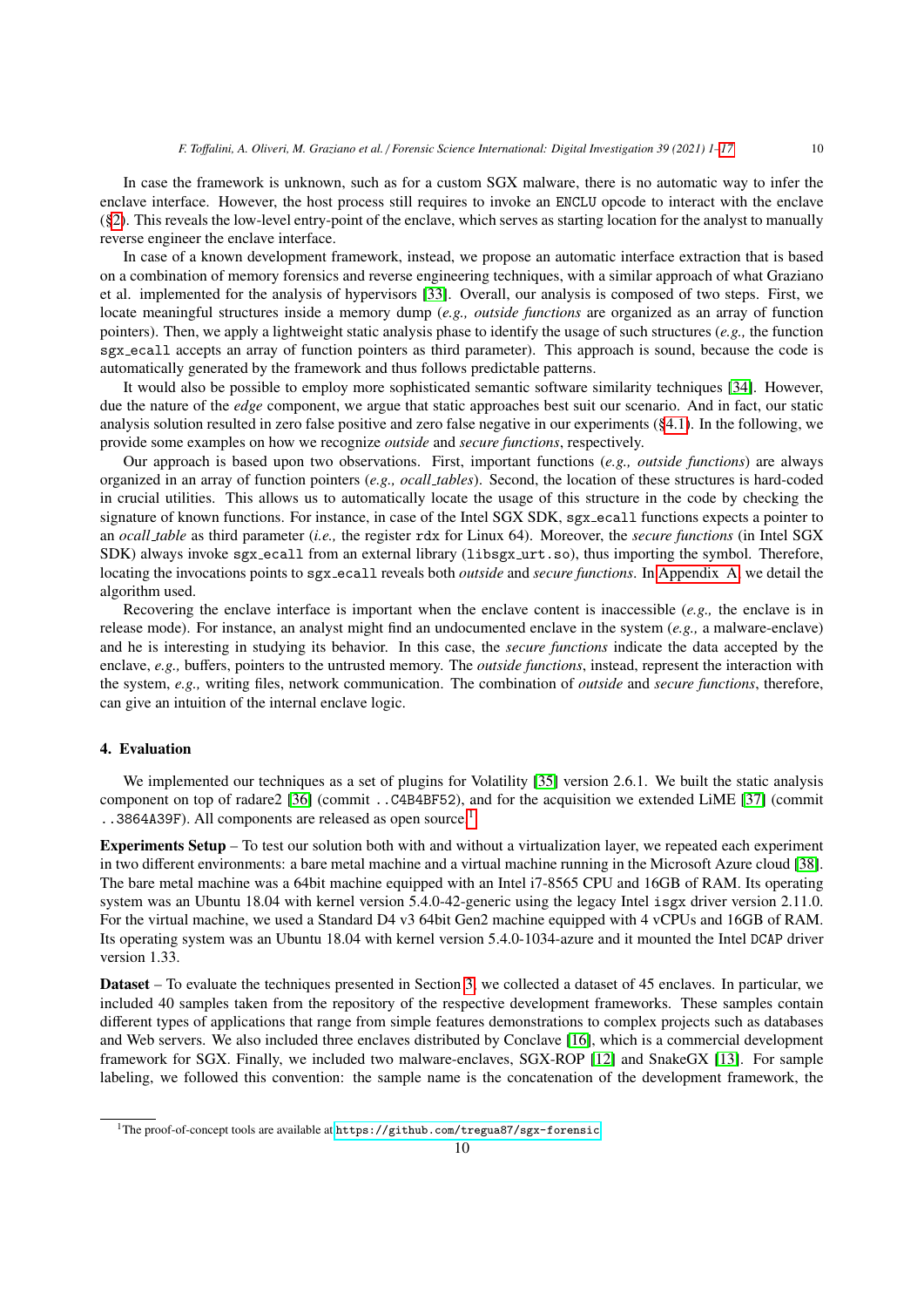<span id="page-10-1"></span>

Table 2: Analyzed samples – for each enclave, we indicate the flags from the driver, the enclave interface, and the analysis time. Our enclave interface analysis faithfully located both *ocalls* and *ecalls* for each sample, thus producing *zero* false positives and *zero* false negatives in locating the enclave interfaces.

driver, and an incremental number, for instance, S-I-1 indicates the first enclave among those using the Intel SGX SDK and the *isgx* driver.

# <span id="page-10-0"></span>*4.1. Results*

We designed a set of experiments to validate the ability of our tools to correctly acquire enclave information from the system memory and analyze it in all the conditions depicted in Figure [2.](#page-4-0)

All results are reported in Table [2,](#page-10-1) where for each enclave we report the recovered flags, the number of *ecall* and *ocall* extracted by our tool, and the total analysis time. Since all enclaves expose the flags INIT (which indicates that the enclave is correctly loaded and ready to interact with its host process) and MODE 64BIT (which specifies the architecture), we omit them from the table. Furthermore, the table does not show the *quoting* and the *provisioning enclaves*, that however were correctly found as well ([§2\)](#page-1-1). Without loss of generality, we performed our experiments over enclaves in debug mode, while we simulated the enclaves in release mode by ignoring the enclave content from the acquired image. This setting is reasonable since enclaves in debug and release mode only differ from the debug flag, while kernel and user space structures do not change, a similar evaluation strategy was adopted in [\[15\]](#page-15-1).

In terms of performances, our analysis took on average 246.32s (around 4 minutes) per memory dump, with a minimum of 8.59s and a maximum of 1800.89s (around 30min) for the commercial Conclave enclaves (for which the majority of the analysis time was spent to identify the list of possible structures for *ocall* and *ecall table*).

Acquisition - To begin with, we validated the memory acquisition phase ([§3.2\)](#page-5-1) by using our modified version of LiME to extract the SGX capabilities of the machine (*e.g.,* EPC pages, microcode version) and to content of enclaves in debug mode. For the enclaves in debug mode, we verified that the code and data extracted from the enclaves appeared in the system image and could be inspected by Volatility plugins and static analysis tools. The memory acquisition always worked correctly on both bare metal and Azure VM. Finally, we observed the microcode was not vulnerable in both machines.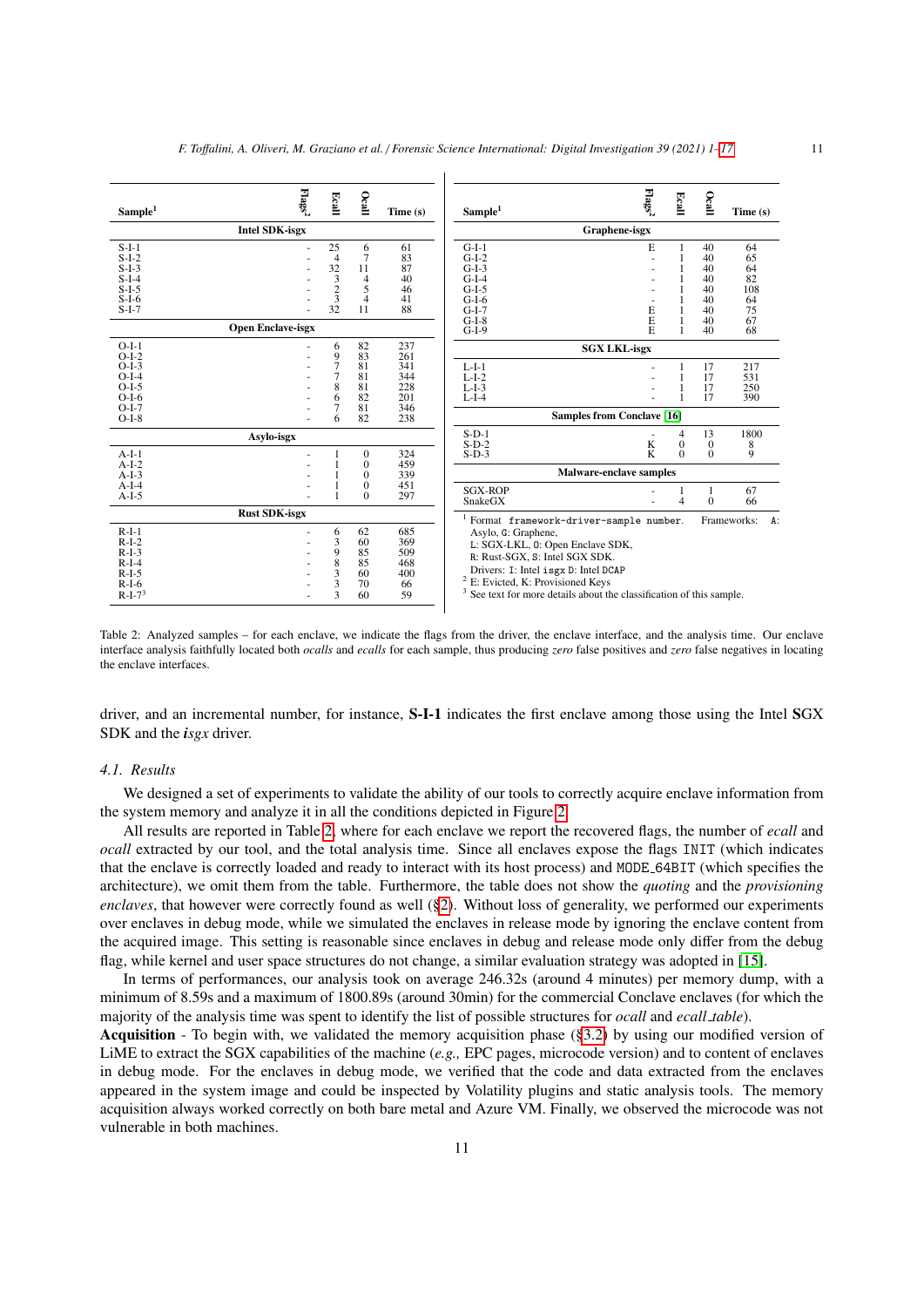Kernel Drivers Analysis - For the kernel analysis ([§3.3\)](#page-6-0), we simulated a system image obtained from standard memory acquisition tools, thus lacking SGX information. In this case, we deduced the presence of SGX from the system logs extracted from the memory. We also verified that the information inferred from the system logs matched with the one extracted from our acquisition tool and the original machine. Then, we tested our capabilities to inspect both Intel drivers (isgx and DCAP), thus showing the correct discovery of *enclaves*, flags, and ELRANGEs. In addition, for the isgx, we tested the detection of *zombie* enclaves in memory.

Unknown Drivers - We simulated a machine containing unknown drivers to test the heuristic described in ([§3.3\)](#page-6-0). As a result, we managed to find all the *enclaves* and the relative process. However, we also erroneously classified three processes as containing *enclaves* (*i.e., xorg*, *insmod*, and *lxcfs*). This result is expected because our heuristics assumes zero knowledge of SGX drivers and EPC zones. In particular, false positives can appear because a process uses special memory pages (*e.g.,* associated to MMIO devices) that are similar to the SGX ones (more details in Section [3.3\)](#page-6-0). Other false positives, as in case of *insmod*, are caused by non-atomic memory acquisition issues, as already discussed by Pagani et al. [\[39\]](#page-15-25).

User-Space Analysis - For what concerns the user space analysis ([§3.4\)](#page-7-0), we inspected the *enclaves*' memory layouts ([§3.4.1\)](#page-7-1) and correctly inferred the type of adopted framework (*i.e.,* API-like or Container-like). Moreover, our tool was able to extract meaningful structure addresses in case of API-likes (*e.g.,* TCS, SSA) or the loaded process size for Container-like ones. Then, we applied the interface analysis ([§3.4.2\)](#page-8-0) and located all the *ecall* and *ocall* locations in user space. We manually verified the identified functions by reversing the applications and matching them with the respective source files, when possible. We thus observed that all the functions inferred faithfully matched the ones defined in the original enclave applications. Therefore, our analysis produced *zero* false positives and *zero* false negatives in locating the enclave interfaces.

Framework Fingerprinting - All frameworks were correctly identified, with the exception of R-I-7, which was wrongly classified by our tool as Intel SGX SDK instead of RUST-SGX. This is due to the fact that the two frameworks share many similarities. Nonetheless, the plugin managed to correctly retrieve the correct interface information. Finally, we simulated unknown frameworks and successfully locate the ENCLU opcodes in the dumps as well.

#### 5. Case Studies

We now describe how our SGX forensic analysis guidelines and techniques can be applied to more complex realworld scenarios. In particular, we chose three examples: a commercial application based on a proprietary development framework, and two custom malware-enclaves.

#### *5.1. Commercial SGX application*

In this first scenario, we try to analyze an image containing an enclave developed with Conclave [\[16\]](#page-15-2), a commercial SGX development framework distributed by R3 [\[40\]](#page-15-26). Conclave is designed to abstract the SGX programming pattern for standard Java applications, *e.g.,* by including utilities to perform remote attestation. Moreover, Conclave embeds the native libraries for the interaction between application and enclave, while the operating system requires only the drivers installed. At the time of writing, Conclave works only with the new DCAP driver.

Analysis – We loaded the default application delivered with Conclave in an Azure VM and dumped the system memory with our modified acquisition tool. Our kernel analysis plugins reported a process containing *three* enclaves (samples S-D-1, S-D-2, and S-D-3 in Table [2\)](#page-10-1). The samples S-D-2 and S-D-3 refer to the *quoting* (QE) and the *provisioning* enclaves (PE), which can be easily recognized because our system identifies the presence of the PROV<sub>KEY</sub> flag (K), which is only used for system enclaves. In fact, Conclave loads its own copy of QE and PE that work in parallel with the ones handled by the aesmd system service. The third enclave (S-D-1) contains the main application logic.

We then executed our user-space analysis plugin with its default configuration. As a result, the plugin automatically classified the application as based on the Intel SGX SDK. This is expected because Conclave is built on top of the standard Intel SGX SDK and our system did not have specific signature for the commercial framework. However, out-of-the-box our system failed to recover the enclave interfaces.

This is due to the fact that Conclave handles Java applications, and therefore the main ELF of the process is the JVM itself — while the actual application is mapped as an external library. To overcame this problem, we identified the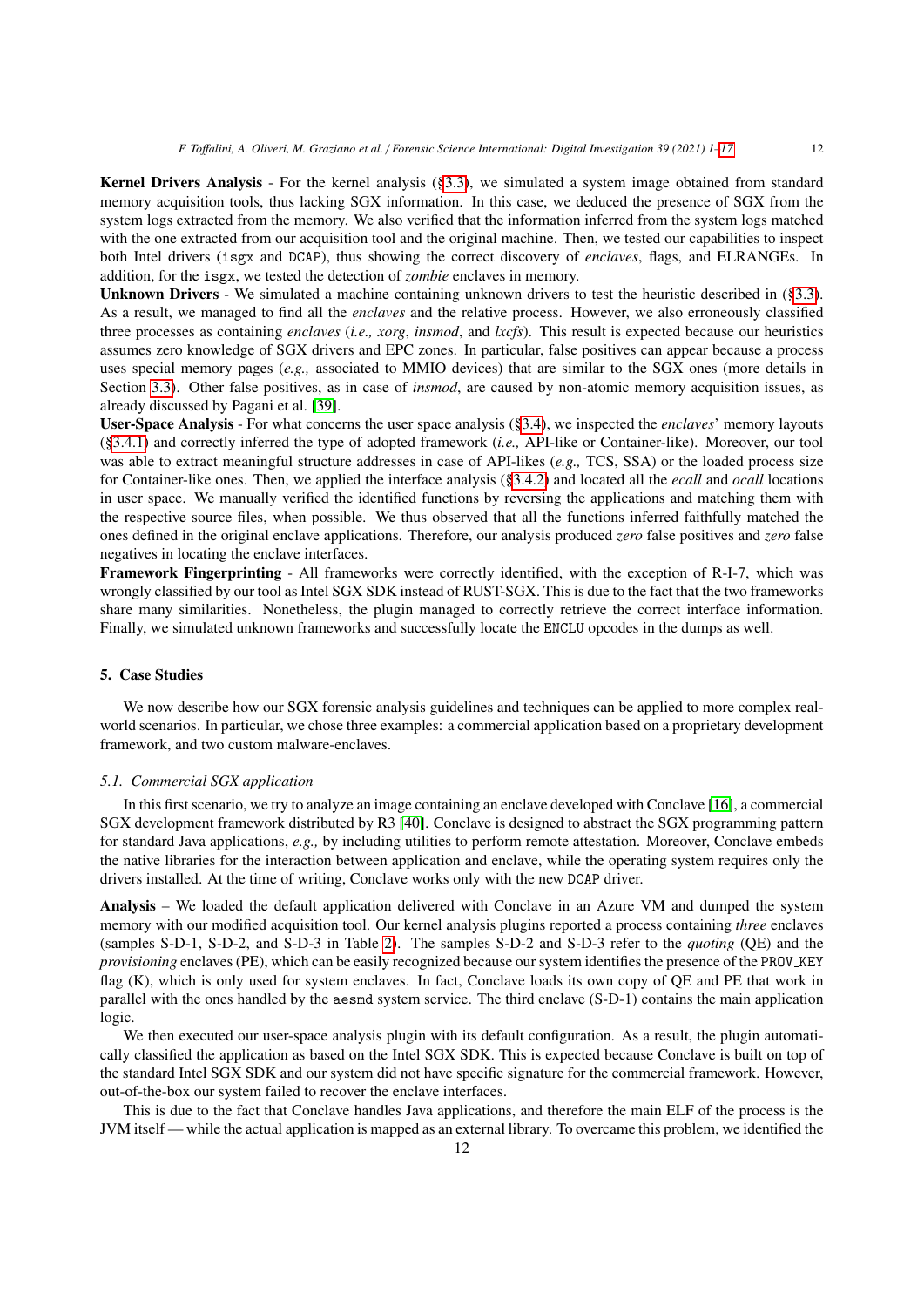shared library containing the main application by inspecting the imported symbols (as it needs to export the symbol sgx ecall). Then, we configured our user-space plugin to analyze that library instead of the JVM binary. This allowed the plugin to correctly locate and report all the interfaces. We also analyzed the outside functions and verified their correctness. In particular, our plugin allowed us to identify that the enclave performed network operations, and to isolate other *outside functions* for file system interaction and remote attestation. Like in all previous experiments,

As mentioned in the previous section, the analysis of the Conclave enclave required a longer time (around 30min) because the applications contained a large amount of  $r-x$  and  $r-y$  pages. Therefore, our plugin required more time to perform the static analysis and extract the possible *ocall table*.

our plugins successfully identified all the *ecall* and *ocall* without false positive nor false negatives.

#### <span id="page-12-0"></span>*5.2. SGX-ROP malware*

In this second scenario, we analyze the first example of malware-enclave proposed by researchers (SGX-ROP in Table [2\)](#page-10-1). SGX-ROP exploits TSX to break the ASRL of the host application and build ROP chains to attack the system. The ROP chains are appended to the stack in the untrusted zone and they are activated when the *secure function* returns. Once the payload ends, the ROP chains resume the normal host application execution thus limiting possible side-effects. In the available PoC, the malicious payload simulates a ransomware behavior by creating new file on the host machine.

Analysis – To analyze this sample, we load the application, acquire the memory, and execute our analysis with default configuration. First, our plugin automatically listed an unexpected process containing an enclave. Since the PoC is written on top of the standard Intel SGX SDK, our analysis correctly inferred the development framework, the memory layout, and all the interfaces.

At first inspection, the enclave does not seem able to write files to the file system as it has only one *outside function* that simply invokes printf() for debug purposes. This is interesting, as it is unusual for an enclave to have no *outside function* for interacting with the OS.

This is all the information that can be retrieved from the enclave. However, an enclave can transfer data into the host process memory space, and can use this to manipulate the host process execution. The easiest way to achieve this is through code-reuse attacks (*e.g.,* ROP-chains), whose presence can be identified by using an existing Volatility plugin [\[41\]](#page-15-27). In our memory image, the plugin indeed reports the presence of a ROP chain in the enclave process, that contains calls to write files. Moreover, stack analysis techniques [\[42\]](#page-15-28) showed a corrupted call stack in which a return address pointed to the ROP chain extracted.

This example shows how our SGX analysis plugins can be combined with other existing memory forensics techniques to gain a more complete picture of this advanced threat.

#### <span id="page-12-1"></span>*5.3. SnakeGX malware*

In our final case study we analyze an infector that converts a benign enclave into a malware container [\[13\]](#page-14-12) (SnakeGX in Table [2\)](#page-10-1). SnakeGX does not add unexpected enclaves that may attract the analyst's attention, like in the case of SGX-ROP. In fact, the PoC delivered with SnakeGX infects a specific enclave, called StealthDB [\[43\]](#page-15-29), which is an SGX plugin for PostgreSOL [\[44\]](#page-15-30). Internally, SnakeGX's payload uses a set of ROP chain in the untrusted memory, called *outside-chains*, to interact with the OS and exfiltrate cryptographic keys on-demand. The *outsidechains* end with an ENCLU opcode and a TCS address to resume the enclave execution. In our scenario, we assume the machine owner suspects an information leak due to an unusual outgoing network traffic, thus requiring an inspection.

Analysis – Like in all previous experiments, we load the application, acquire the memory, and execute our analysis plugins with their default configuration. Since SnakeGX infects StealthDB, our system only reports the presence of this enclave. StealthDB works on top of the standard Intel SGX SDK, therefore, our analysis correctly extracted the development framework, the memory layout, and the interfaces. From a first inspection, we noticed that the enclave interface matches StealthDB specifications, and it contains 10 trusted threads. Moreover, our analysis did not spot new enclaves (active or zombies), thus ruling out the presence of unexpected enclaves in the host process. Finally, the PostgreSQL was reported to work correctly, which is coherent because SnakeGX does not affect the infected enclave's behavior.

As in the previous case study, an attacker could have used a code-reuse attack to manipulate the external process execution. To this end, when investigating possibly malicious enclaves, the analyst should always check for the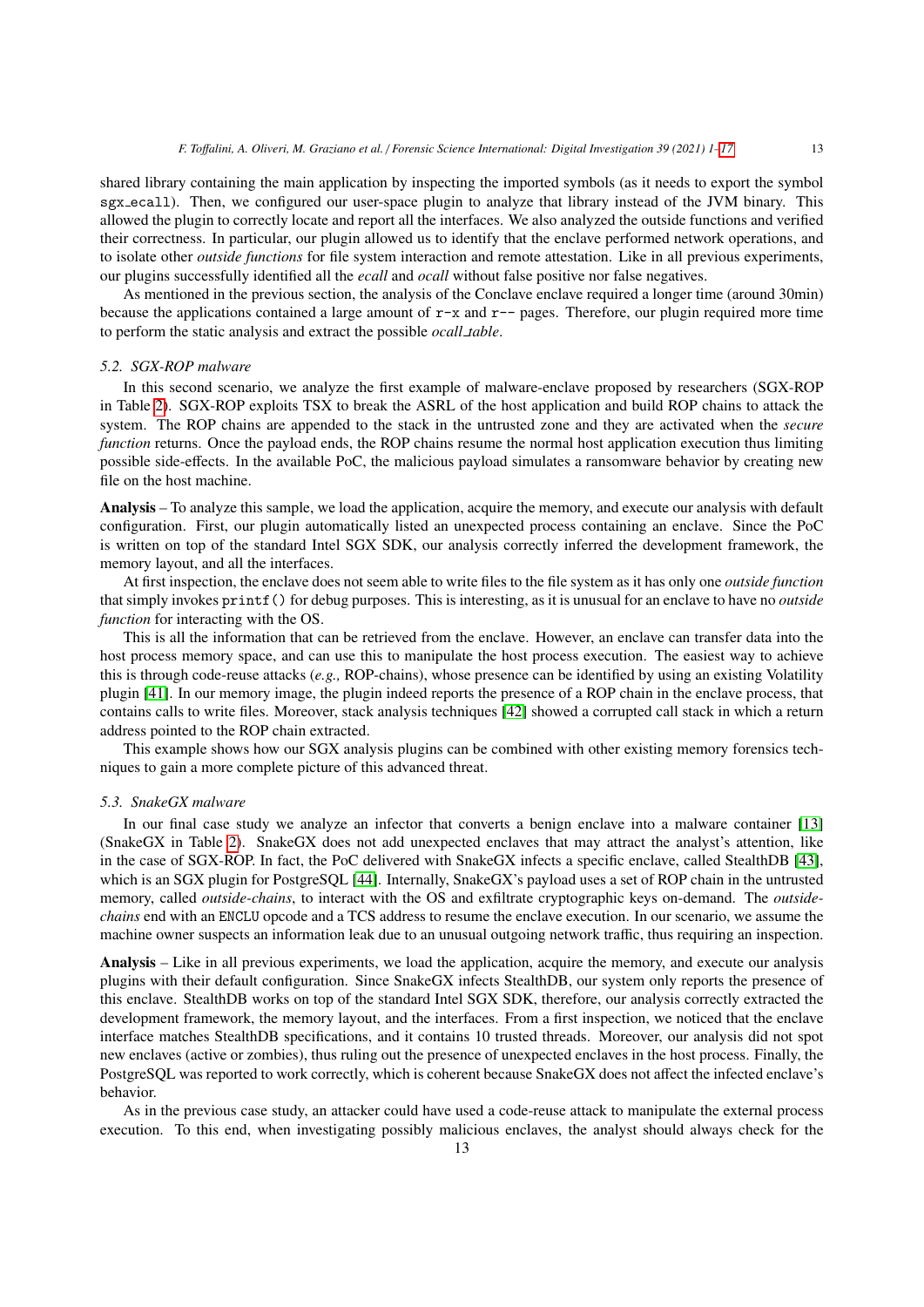presence of ROP chains. In this case, Volatility reports a chain in the .bss segment that, at a closer analysis, contains gadgets to interact with the system, a TCS reference, and a gadget pointing to an ENCLU opcode. A manual analysis confirms that this is indeed the *outside-chain* of SnakeGX.

# <span id="page-13-0"></span>6. Discussion

In this section, we discuss the limitations of our techniques and indicate future works.

Other Platforms – Our study focuses on Linux machines. This choice came from the observation that the majority of the development frameworks were designed for Linux. However, our consideration can be easily extended on Windows environments. In fact, the memory acquisition is independent from the operating system and the Intel drivers use similar structures also its Windows counterpart. Moreover, our tool also includes heuristic to detect enclaves in case of unknown drivers. For what concerns the development frameworks, our consideration about the memory layout does not changes, while the interface identification would require small changes to be adapted to the Windows OS. This would mainly affect our static analysis part, to consider a different calling convention when matching specific structures (*e.g., ocall\_tables*) and target functions (*e.g.,* sgx\_ecall).

Similar consideration applies to 32bit systems. In this case, we can easily adapt our interface analysis by considering typical 32bit calling conventions and the fact that data structures (*e.g., ocall tables*) contain pointers of 4 bytes.

Side Channels – In our work, we do not consider enclaves that perform pure side-channel attacks against the system [\[14\]](#page-15-0). In this scenario, the enclave gathers private information without using *outside functions* or ROP-chain in the untrusted zone, thus minimizing the traces left in the system. However, even if an enclave uses side-channel attacks, it still has to rely on either *outside functions* or ROP-chains to actually exfiltrate the information outside the system. Therefore, we can rely on forensic techniques similar to the one described in Section [5.2\)](#page-12-0) and [5.3.](#page-12-1) In addition, we can use orthogonal techniques (*i.e.,* SGX-Bouncer [\[45\]](#page-15-31)) to detect enclave side-channel attacks at runtime. However we consider the use of these orthogonal approaches outside the scope of our study.

## 7. Related works

To the best of our knowledge, no academic works have methodically studied the SGX technology from a memory forensics perspective. In the literature, a few works use sparse memory information for crafting attacks, and others propose mitigation for malware-enclave threats.

Forensic in SGX environment – Zhang et al. [\[22\]](#page-15-8) in "Memory forensic challenges under misused architectural features" demonstrated how important and lacking are SGX forensics tools. In their work, they show how a malicious enclave can encrypt files, as classical ransomware, without the possibility for a forensic analyst to recover the encryption key stored in the enclave also with complete access to the system. Furthermore, an analyst who wants to perform any type of analysis on SGX capable systems has, at the moment, few valid dump tools to gain access to enclave memory space. An example is [\[15\]](#page-15-1) in which the authors use Intel DCI interface to stop the CPU and dump enclaves at least in debug mode. The exposed technique leverage the fact that the SGX threat model excludes hardware attacks and require the use od specific debug hardware to take the control of the CPU and access to the memory. However, the requirement of hardware access to the machine and specific firmware bugs or misconfigurations undermine its usefulness in generic forensics surveys on SGX capable machines. For instance, even advanced software tools, which leverage high privilege CPU modes as SMM mode, like [\[46\]](#page-15-32) become ineffective against SGX systems. To fill this gap, in this paper we have performed a deep study of the traces left in the system memory by the enclaves, and developed practical tools to recover a large amount of enclave-related information.

Attacks that rely on enclave memory information – To perform code-reuse attacks against an enclave, an adversary has to infer the enclave base address to swift the gadgets accordingly. Previous works from Biondo et al. [\[47\]](#page-15-33) and Toffalini et al. [\[13\]](#page-14-12) achieved this goal by reading the ELRANGE from user space, looking for pages belonging to the isgx device. However, their analysis was limited to the enclave base address. Moreover, both papers assumed the attacker already knows the enclave code to build the malicious payload. Van Bulck et al. [\[26\]](#page-15-12) and Alder et al. [\[48\]](#page-15-34)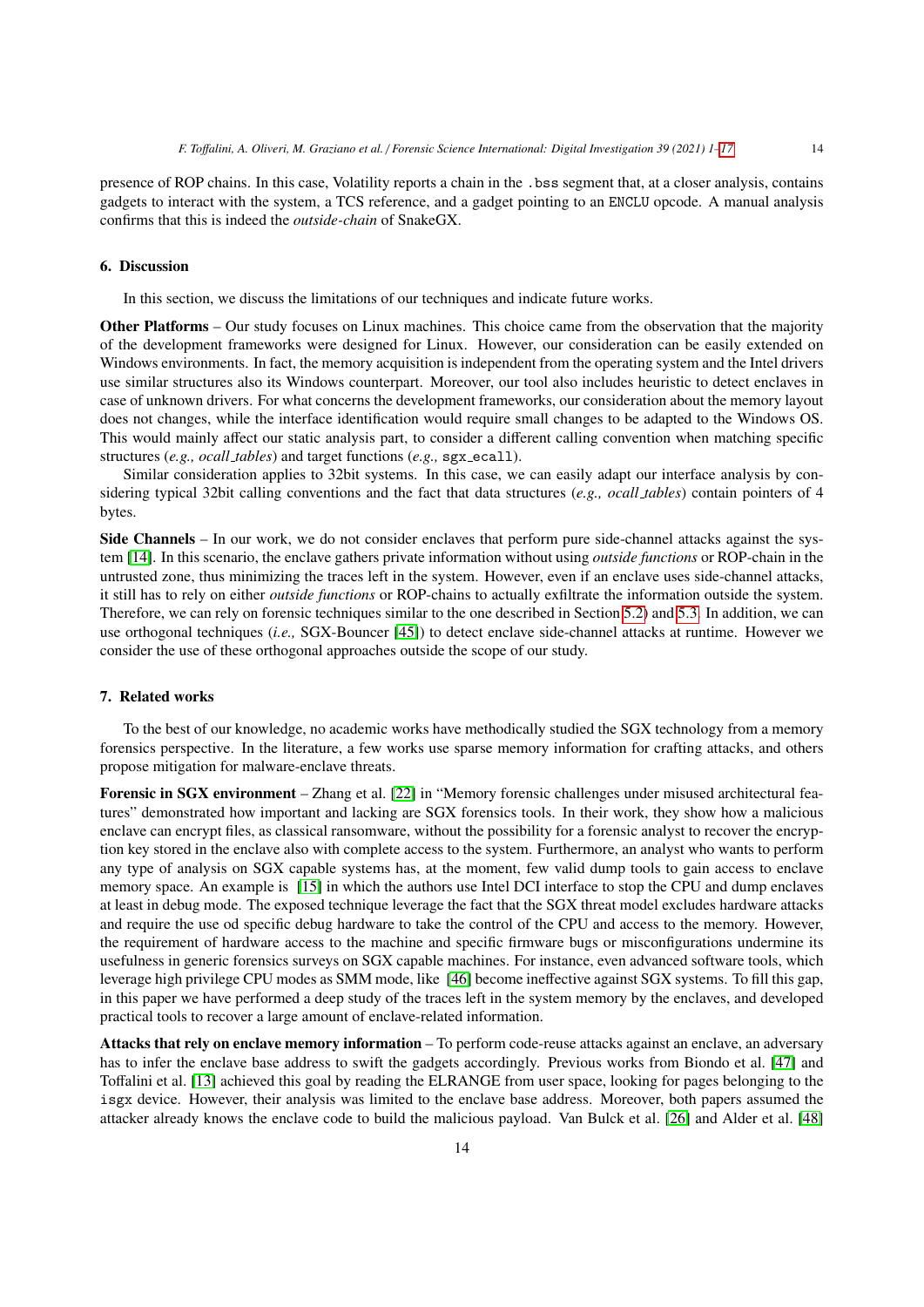analyzed the Application Binary Interface (ABI) of popular SGX development frameworks to find vulnerabilities. On the contrary, the goal of our study is to collect evidence about the enclave content from difference parts of the system.

Malware-enclave mitigation – A number of countermeasures have been proposed to deal with the threat of malwareenclaves. A first solution was proposed by Weiser et al. [\[49\]](#page-15-35) with SGXJail, a sandbox for malware-enclave. The authors goal was to contain the actions of a (possible) malware by reducing the syscalls available from the host process. In fact, SGXJail does not inspect the enclave content, and thus does not provide any forensic-relevant information.

Zhang et al. [\[45\]](#page-15-31) proposed SGX-Bouncer, a technique to infer an enclave behavior without breaking its isolation. SGX-Bouncer scans the cache access in an attempt to detect illegal memory accesses, such as side-channels or unauthorized enclave exits. The project works with runtime information, and its purpose is to detect running malware-enclave. On the contrary, we deal with a static image of the system. Therefore, SGX-Bouncer can be seen as a complementary tool for a comprehensive runtime analysis, as discussed in ([§6\)](#page-13-0).

# 8. Conclusion

In this paper, we presented a set of practical guidelines to inspect the physical memory acquired from an SGXenabled machine. Our work covers many aspects of memory forensics, such as retrieving EPC zones and *enclaves* information, rebuilding kernel structures, and analyzing the *enclave* interfaces and layout. This information can help human analysts to discover the presence of enclaves, their corresponding user-space processes, and kick-start manual reverse engineering by pointing out the functions responsible for the communication to, and from, the enclave code.

We implemented these techniques in an acquisition tool and in a set of Volatility plugins and show how they can be applied to the analysis of 45 samples and three real use-case scenarios.

# 9. Acknowledgments

This research was supported by the European Research Council (ERC) under the Horizon 2020 research and innovation program (grant agreement No 771844 – BitCrumbs).

#### References

- <span id="page-14-0"></span>[1] V. Costan, S. Devadas, Intel sgx explained., IACR Cryptology ePrint Archive 2016 (2016) 86.
- <span id="page-14-1"></span>[2] F. Toffalini, M. Ochoa, J. Sun, J. Zhou, [Careful-packing: A practical and scalable anti-tampering software protection enforced by trusted](https://doi.org/10.1145/3292006.3300029) [computing,](https://doi.org/10.1145/3292006.3300029) in: Proceedings of the Ninth ACM Conference on Data and Application Security and Privacy, CODASPY '19, Association for Computing Machinery, New York, NY, USA, 2019, p. 231–242. [doi:10.1145/3292006.3300029](http://dx.doi.org/10.1145/3292006.3300029). URL <https://doi.org/10.1145/3292006.3300029>
- <span id="page-14-2"></span>[3] P.-L. Aublin, F. Kelbert, D. O'keeffe, D. Muthukumaran, C. Priebe, J. Lind, R. Krahn, C. Fetzer, D. Eyers, P. Pietzuch, Talos: Secure and transparent tls termination inside sgx enclaves, Imperial College London, Tech. Rep 5 (2017).
- <span id="page-14-3"></span>[4] Intel, Intel sgx sdk, <https://github.com/intel/linux-sgx>, last access February 2021 (2016).
- <span id="page-14-4"></span>[5] C. che Tsai, D. E. Porter, M. Vij, [Graphene-sgx: A practical library OS for unmodified applications on SGX,](https://www.usenix.org/conference/atc17/technical-sessions/presentation/tsai) in: 2017 USENIX Annual Technical Conference (USENIX ATC 17), USENIX Association, Santa Clara, CA, 2017, pp. 645–658.
- URL <https://www.usenix.org/conference/atc17/technical-sessions/presentation/tsai>
- <span id="page-14-5"></span>[6] Microsoft, Open enclave sdk, <https://github.com/openenclave/openenclave>, last access February 2021 (2019).
- <span id="page-14-7"></span><span id="page-14-6"></span>[7] Google, Asylo, <https://github.com/google/asylo>, last access February 2021 (2019). [8] L.-S. D. . S. L. Group, Sgx-lkl, <https://github.com/lsds/sgx-lkl>, last access February 2021 (2020).
- <span id="page-14-8"></span>[9] H. Wang, P. Wang, Y. Ding, M. Sun, Y. Jing, R. Duan, L. Li, Y. Zhang, T. Wei, Z. Lin, [Towards memory safe enclave programming with](https://doi.org/10.1145/3319535.3354241) [rust-sgx,](https://doi.org/10.1145/3319535.3354241) in: Proceedings of the 2019 ACM SIGSAC Conference on Computer and Communications Security, CCS '19, Association for Computing Machinery, New York, NY, USA, 2019, p. 2333–2350. [doi:10.1145/3319535.3354241](http://dx.doi.org/10.1145/3319535.3354241). URL <https://doi.org/10.1145/3319535.3354241>
- <span id="page-14-9"></span>[10] J. Rutkowska, Thoughts on intel's upcoming software guard extensions (part 1), [http://theinvisiblethings.blogspot.com/2013/](http://theinvisiblethings.blogspot.com/2013/08/thoughts-on-intels-upcoming-software.html) [08/thoughts-on-intels-upcoming-software.html](http://theinvisiblethings.blogspot.com/2013/08/thoughts-on-intels-upcoming-software.html), last access March 2021 (2013).
- <span id="page-14-10"></span>[11] J. Rutkowska, Thoughts on intel's upcoming software guard extensions (part 2), [http://theinvisiblethings.blogspot.com/2013/](http://theinvisiblethings.blogspot.com/2013/09/thoughts-on-intels-upcoming-software.html) [09/thoughts-on-intels-upcoming-software.html](http://theinvisiblethings.blogspot.com/2013/09/thoughts-on-intels-upcoming-software.html), last access March 2021 (2013).
- <span id="page-14-11"></span>[12] M. Schwarz, S. Weiser, D. Gruss, Practical enclave malware with intel sgx, in: International Conference on Detection of Intrusions and Malware, and Vulnerability Assessment, Springer, 2019, pp. 177–196.
- <span id="page-14-12"></span>[13] F. Toffalini, M. Graziano, M. Conti, J. Zhou, Snakegx: A sneaky attack against sgx enclaves, in: K. Sako, N. O. Tippenhauer (Eds.), Applied Cryptography and Network Security, Springer International Publishing, Cham, 2021, pp. 333–362.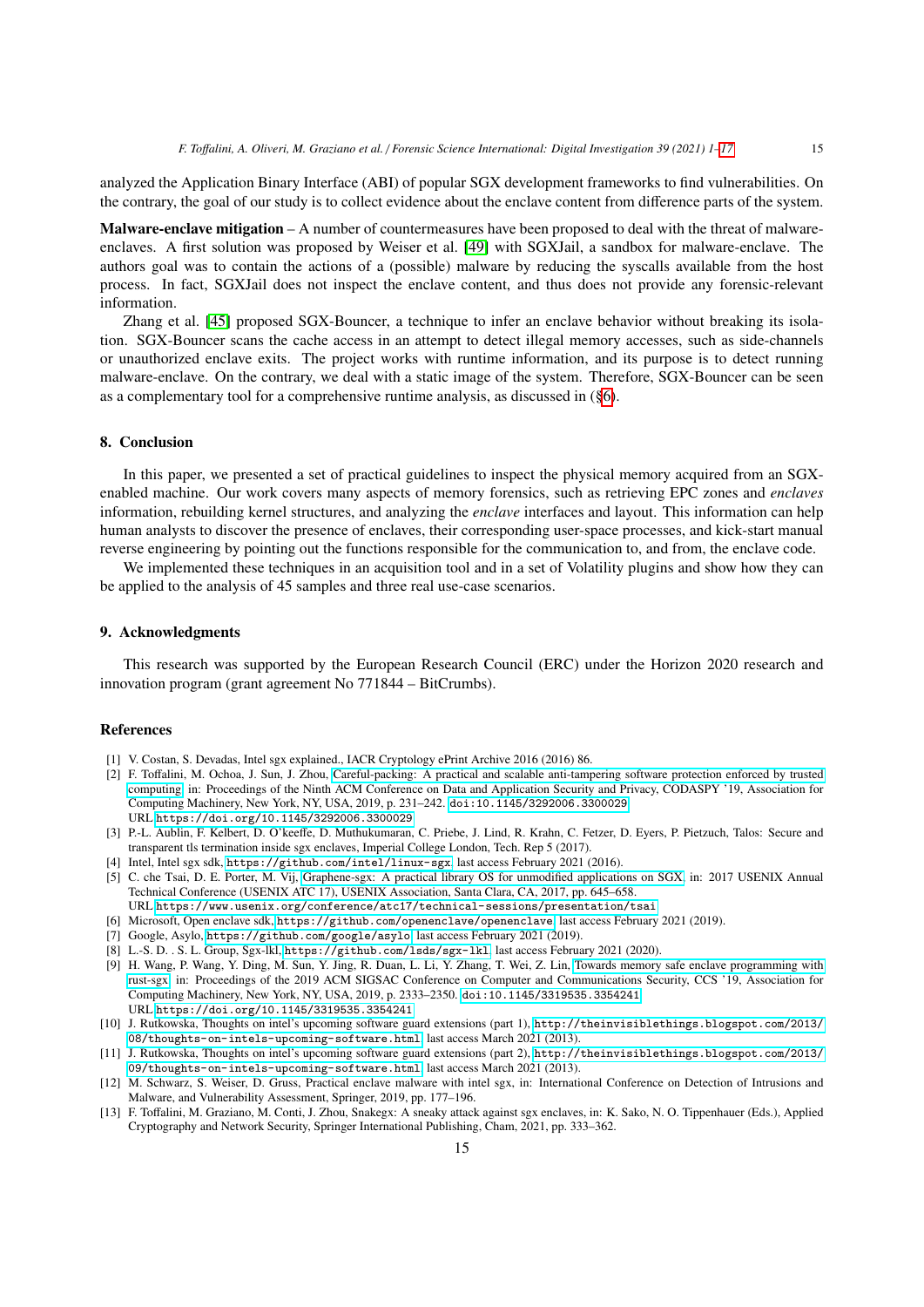- <span id="page-15-0"></span>[14] M. Schwarz, S. Weiser, D. Gruss, C. Maurice, S. Mangard, Malware guard extension: Using sgx to conceal cache attacks, in: M. Polychronakis, M. Meier (Eds.), Detection of Intrusions and Malware, and Vulnerability Assessment, Springer International Publishing, Cham, 2017, pp. 3–24.
- <span id="page-15-1"></span>[15] T. Latzo, M. S. FAU, F. F. FAU, Leveraging intel dci for memory forensics, Digital Investigation.
- <span id="page-15-2"></span>[16] R3, Conclave, <https://docs.conclave.net/index.html>, last access March 2021 (2020).
- <span id="page-15-3"></span>[17] J. Yao, V. J. Zimmer, Q. Long, System management mode isolation in firmware, uS Patent App. 12/317,446 (May 7 2009).
- <span id="page-15-4"></span>[18] J. S. Coke, A. V. Bhatt, S. Graham, D. Lent, Implementing scatter/gather operations in a direct memory access device on a personal computer, uS Patent 5,708,849 (Jan. 13 1998).
- <span id="page-15-5"></span>[19] Intel, Intel® software guard extensions (intel®sgx) - developer guide, [https://download.01.org/intel-sgx/linux-2.1.3/docs/](https://download.01.org/intel-sgx/linux-2.1.3/docs/Intel_SGX_Developer_Guide.pdf) [Intel\\_SGX\\_Developer\\_Guide.pdf](https://download.01.org/intel-sgx/linux-2.1.3/docs/Intel_SGX_Developer_Guide.pdf), last access June 2020 (2013).
- <span id="page-15-6"></span>[20] C. Rozas, Intel® software guard extensions (intel® sgx).
- <span id="page-15-7"></span>[21] P. Guide, Intel® 64 and ia-32 architectures software developer's manual, Volume 3D: System programming Guide, Part 4 (41).
- <span id="page-15-8"></span>[22] N. Zhang, R. Zhang, K. Sun, W. Lou, Y. T. Hou, S. Jajodia, Memory forensic challenges under misused architectural features, IEEE Transactions on Information Forensics and Security 13 (9) (2018) 2345–2358.
- <span id="page-15-9"></span>[23] I. Anati, S. Gueron, S. Johnson, V. Scarlata, Innovative technology for cpu based attestation and sealing, in: Proceedings of the 2nd international workshop on hardware and architectural support for security and privacy, Vol. 13, ACM New York, NY, USA, 2013, p. 7.
- <span id="page-15-10"></span>[24] M. Lee, Awesome sgx open source projects, <https://github.com/Maxul/Awesome-SGX-Open-Source>, last access Feb 2021 (2019).
- <span id="page-15-12"></span><span id="page-15-11"></span>[25] J. Liao, Awesome sgx, <https://github.com/Liaojinghui/awesome-sgx>, last access Feb 2021 (2019). [26] J. Van Bulck, D. Oswald, E. Marin, A. Aldoseri, F. D. Garcia, F. Piessens, [A tale of two worlds: Assessing the vulnerability of enclave](https://doi.org/10.1145/3319535.3363206)
- [shielding runtimes,](https://doi.org/10.1145/3319535.3363206) in: Proceedings of the 2019 ACM SIGSAC Conference on Computer and Communications Security, CCS '19, Association for Computing Machinery, New York, NY, USA, 2019, p. 1741–1758. [doi:10.1145/3319535.3363206](http://dx.doi.org/10.1145/3319535.3363206). URL <https://doi.org/10.1145/3319535.3363206>
- <span id="page-15-13"></span>[27] A. Nilsson, P. N. Bideh, J. Brorsson, A survey of published attacks on intel sgx (2020). [arXiv:2006.13598](http://arxiv.org/abs/2006.13598).
- <span id="page-15-14"></span>[28] J. Van Bulck, M. Minkin, O. Weisse, D. Genkin, B. Kasikci, F. Piessens, M. Silberstein, T. F. Wenisch, Y. Yarom, R. Strackx, Foreshadow: Extracting the keys to the Intel SGX kingdom with transient out-of-order execution, in: Proceedings of the 27th USENIX Security Symposium, USENIX Association, 2018.
- <span id="page-15-15"></span>[29] S. van Schaik, A. Kwong, D. Genkin, Y. Yarom, SGAxe: How SGX fails in practice, <https://sgaxeattack.com/> (2020).
- <span id="page-15-16"></span>[30] Intel, Linux-sgx-driver, <https://github.com/intel/linux-sgx-driver>, last access March 2021 (2016).
- <span id="page-15-17"></span>[31] Intel, Sgx data center attestation primitives (dcap), [https://github.com/intel/SGXDataCenterAttestationPrimitives/tree/](https://github.com/intel/SGXDataCenterAttestationPrimitives/tree/master/driver) [master/driver](https://github.com/intel/SGXDataCenterAttestationPrimitives/tree/master/driver), last access March 2021 (2020).
- <span id="page-15-18"></span>[32] Intel, Intel software guard extensions (intel sgx) protected code loader (pcl) for linux, [https://github.com/intel/linux-sgx-pcl/](https://github.com/intel/linux-sgx-pcl/blob/master/Intel(R)_SGX_Protected_Code_Loader_for_Linux_User_Guide.pdf) [blob/master/Intel\(R\)\\_SGX\\_Protected\\_Code\\_Loader\\_for\\_Linux\\_User\\_Guide.pdf](https://github.com/intel/linux-sgx-pcl/blob/master/Intel(R)_SGX_Protected_Code_Loader_for_Linux_User_Guide.pdf), last access June 2020 (2018).
- <span id="page-15-19"></span>[33] M. Graziano, A. Lanzi, D. Balzarotti, Hypervisor memory forensics, in: S. J. Stolfo, A. Stavrou, C. V. Wright (Eds.), Research in Attacks, Intrusions, and Defenses, Springer Berlin Heidelberg, Berlin, Heidelberg, 2013, pp. 21–40.
- <span id="page-15-20"></span>[34] K. Pei, Z. Xuan, J. Yang, S. Jana, B. Ray, Trex: Learning execution semantics from micro-traces for binary similarity, arXiv preprint arXiv:2012.08680.
- <span id="page-15-21"></span>[35] V. Foundation, Volatility framework - volatile memory extraction utility framework, [https://github.com/volatilityfoundation/](https://github.com/volatilityfoundation/volatility) [volatility](https://github.com/volatilityfoundation/volatility), last access February 2021 (2017).
- <span id="page-15-22"></span>[36] R. Team, Radare2 github repository, <https://github.com/radare/radare2> (2017).
- <span id="page-15-23"></span>[37] S. Joe, Lime linux memory extractor, <https://github.com/504ensicsLabs/LiME>, last access February 2021 (2012).
- <span id="page-15-24"></span>[38] Microsoft, Introducing azure confidential computing, [https://azure.microsoft.com/en-us/blog/](https://azure.microsoft.com/en-us/blog/introducing-azure-confidential-computing/) [introducing-azure-confidential-computing/](https://azure.microsoft.com/en-us/blog/introducing-azure-confidential-computing/), last access November 2018 (2017).
- <span id="page-15-25"></span>[39] F. Pagani, O. Fedorov, D. Balzarotti, Introducing the temporal dimension to memory forensics, ACM Transactions on Privacy and Security (TOPS) 22 (2) (2019) 1–21.
- <span id="page-15-26"></span>[40] R3, R3, <https://www.r3.com/>, last access March 2021 (2014).
- <span id="page-15-27"></span>[41] C. @and Inon Weber, ropfind repository, <https://github.com/orchechik/ropfind> (2019).
- <span id="page-15-28"></span>[42] E. Smulders, User space memory analysis, Master's thesis, University of Twente (2013).
- <span id="page-15-29"></span>[43] D. Vinayagamurthy, A. Gribov, S. Gorbunov, [Stealthdb: a scalable encrypted database with full sql query support,](https://content.sciendo.com/view/journals/popets/2019/3/article-p370.xml) Proceedings on Privacy Enhancing Technologies 2019 (3) (2019) 370 – 388.
	- URL <https://content.sciendo.com/view/journals/popets/2019/3/article-p370.xml>
- <span id="page-15-30"></span>[44] J. D. Drake, J. C. Worsley, Practical PostgreSQL, " O'Reilly Media, Inc.", 2002.
- <span id="page-15-31"></span>[45] Z. Zhang, X. Zhang, Q. Li, K. Sun, Y. Zhang, S. Liu, Y. Liu, X. Li, See through walls: Detecting malware in sgx enclaves with sgx-bouncer.
- <span id="page-15-32"></span>[46] A. Reina, A. Fattori, F. Pagani, L. Cavallaro, D. Bruschi, When hardware meets software: A bulletproof solution to forensic memory acquisition, in: Proceedings of the 28th annual computer security applications conference, 2012, pp. 79–88.
- <span id="page-15-33"></span>[47] A. Biondo, M. Conti, L. Davi, T. Frassetto, A.-R. Sadeghi, The guard's dilemma: Effi[cient code-reuse attacks against intel SGX,](https://www.usenix.org/conference/usenixsecurity18/presentation/biondo) in: 27th USENIX Security Symposium (USENIX Security 18), USENIX Association, Baltimore, MD, 2018, pp. 1213–1227. URL <https://www.usenix.org/conference/usenixsecurity18/presentation/biondo>
- <span id="page-15-34"></span>[48] F. Alder, J. Van Bulck, D. Oswald, F. Piessens, [Faulty point unit: Abi poisoning attacks on intel sgx,](https://doi.org/10.1145/3427228.3427270) in: Annual Computer Security Applications Conference, ACSAC '20, Association for Computing Machinery, New York, NY, USA, 2020, p. 415–427. [doi:](http://dx.doi.org/10.1145/3427228.3427270) [10.1145/3427228.3427270](http://dx.doi.org/10.1145/3427228.3427270).
- URL <https://doi.org/10.1145/3427228.3427270>
- <span id="page-15-35"></span>[49] S. Weiser, L. Mayr, M. Schwarz, D. Gruss, Sgxjail: Defeating enclave malware via confinement, in: 22nd International Symposium on Research in Attacks, Intrusions and Defenses ({RAID} 2019), 2019, pp. 353–366.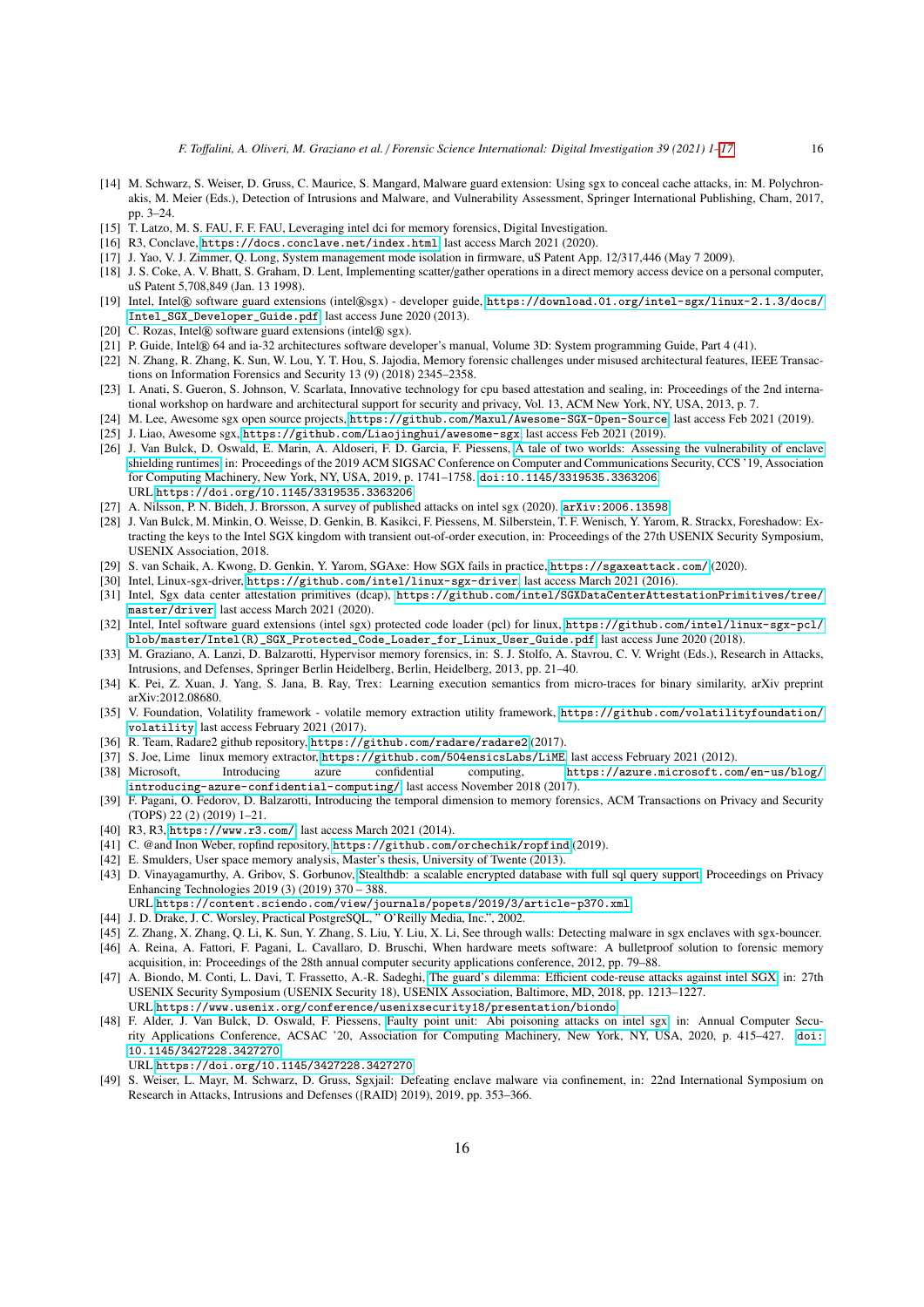# <span id="page-16-0"></span>Appendix A. Interface analysis algorithms

These are the pseudo-code used to extract either *secure* and *outside functions* from a process memory dump. The algorithm [1](#page-17-1) shows our approach for the Intel SGX SDK and RUST-SGK, the algorithm [2](#page-17-2) show our approach for Open Enclave SDK, and finally the algorithm [3](#page-17-0) show our approach for Graphene and SGX-LKL.

#### *Appendix A.1. Intel SGX SDK and RUST-SGX*

Alg. [1](#page-17-1) describes the approach for these two frameworks. In particular, we exploit the fact that the host application imports the symbols sgx ecall from libsgx urts.so.

In the algorithm, we first create a list of *ecall* (line [2\)](#page-17-3) and confirmed *ocall table*s (line [3\)](#page-17-4); that will contain the enclave interfaces. Then, we extract a list of possible *ocall tables* from the r-- and r-x pages of the ELF extracted from memory (line [4\)](#page-17-5). We consider possible *ocall tables* any list of addresses (*i.e.,* sequence of 8 bytes) that point to r-x pages of the main ELF. In the rest of the algorithm, we apply a static analysis pass on the code scanning all functions (line [5\)](#page-17-6). Our goal is to identify those functions  $f$  that invoke sgx ecall by using one of the possible *ocall table* as parameter (line [7\)](#page-17-7). Once we locate a function that satisfies our requirements, we save the function *f* in *ecall list* and its *ocall table* in *ocall table conf* (lines [8](#page-17-8) and [9\)](#page-17-9). Finally, we return *ecall list* and *ocall table conf* (line [11\)](#page-17-10).

# *Appendix A.2. Open Enclave SDK*

Alg. [2](#page-17-2) describes the approach for Open Enclave SDK. In this case, the framework identifies the *secure functions* through string tokens that are grouped in an array of strings, called *ecall tokens*.

In the algorithm, we first create a list of *ecall* (line [2\)](#page-17-11) and confirmed *ocall table*s (line [3\)](#page-17-12); that will contain the enclave interfaces. Moreover, we create a list of *ecall tokens conf* (line [4\)](#page-17-13). At this point, we extract a list of possible *ocall tables* (line [5\)](#page-17-14) and a list of possible *ecall tokens* (line [6\)](#page-17-15) from the r-- and r-x pages of the main ELF. We consider possible *ocall tables* any list of addresses (*i.e.,* sequence of 8 bytes) that point to r-x pages of the main ELF. Moreover, we consider possible *ecall tokens* any array of null-terminated ascii strings. In the rest of the algorithm, we statically analyse all functions (line [7\)](#page-17-16). to identify those functions  $f$  that invokes oe create enclave, the function used to create an enclave. In particular, oe create enclave expects an *ocall table* as 8th parameter (pushed into the stack) and ecall token as third parameter (line [8\)](#page-17-17). Once we locate a function that satisfies our requirements, we save the *ocall table* in *ocall table conf* and the *ecall tokens* in *ecall tokens conf* (lines [10](#page-17-18) and [11\)](#page-17-19). The *ecall tokens* are also used in the actual *secure function* invocation. We thus scan the functions and select those that have a pointer to one of the *ecall tokens conf* elements (line [13](#page-17-20) to [15\)](#page-17-21). Finally, we return *ecall list* and *ocall table conf* (line [17\)](#page-17-22).

#### *Appendix A.3. Graphene and SGX-LKL*

Alg. [3](#page-17-0) describes the approach for these two frameworks. In this case, the enclave exposes *one* secure function that boots the application loaded into the enclave.

In the algorithm, we list the functions that contain the ENCLU opcode in the main ELF memory space (line [2\)](#page-17-23). The ENCLU plays the role of *ecall* for the enclave. Then, we create a list of confirmed *ocall table*s (line [3\)](#page-17-24) and extract a list of possible *ocall tables* from the r-- and r-x pages of the main ELF (line [4\)](#page-17-25). In the rest of the algorithm, we scan all functions (line [5\)](#page-17-26). to identify those functions *f* that refers to *ocall table* (line [6\)](#page-17-27). Here, Graphene and SGX-LKL refers to *ocall table* in a slightly different way, but for sake of simplicity we consider both cases equivalent. Once we locate a function that satisfy our requirements, we consider the pointed *ocall table* as confirmed an we save its reference to *ocall table conf* (lines [7\)](#page-17-28). Finally, we return *ecall list* and *ocall table conf* (line [9\)](#page-17-29).